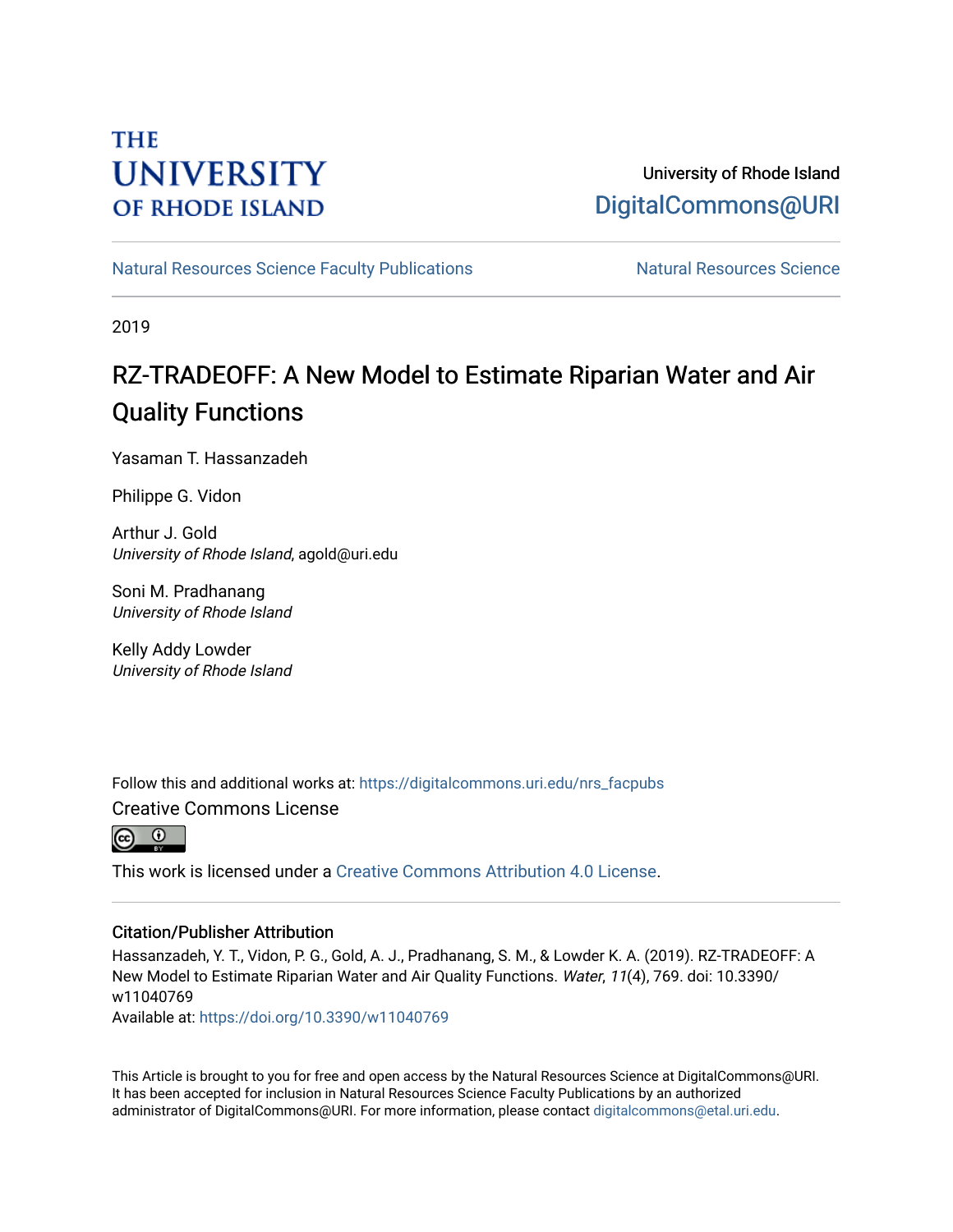

*Article*

# **RZ-TRADEOFF: A New Model to Estimate Riparian Water and Air Quality Functions**

**Yasaman T. Hassanzadeh <sup>1</sup> , Philippe G. Vidon 1,\* [,](https://orcid.org/0000-0001-7470-843X) Arthur J. Gold <sup>2</sup> [,](https://orcid.org/0000-0002-0290-1377) Soni M. Pradhanang [3](https://orcid.org/0000-0002-1142-9457) and Kelly Addy Lowder <sup>2</sup>**

- <sup>1</sup> Department of Forest and Natural Resources Management, The State University of New York College of Environmental Science and Forestry (SUNY ESF), 1 Forestry Drive, Syracuse, NY 13201, USA; yasih19@gmail.com
- <sup>2</sup> Department of Natural Resources, University of Rhode Island, Kingston, RI 02881, USA; agold@uri.edu (A.J.G.); kaddy@uri.edu (K.A.L.)
- <sup>3</sup> Department of Geosciences, University of Rhode Island, Kingston, RI 02881, USA; spradhanang@uri.edu
- **\*** Correspondence: pgvidon@esf.edu

Received: 19 March 2019; Accepted: 10 April 2019; Published: 13 April 2019



**Abstract:** Riparian zones are often used as best management practices due to their ability to remove nitrate (NO<sub>3</sub><sup>-</sup>) from subsurface flow. Research suggests that beyond local biogeochemical controls, the impact of riparian zones on nitrogen removal and other functions, such as phosphorus dynamics and greenhouse gas emissions, largely depends on land-use/land-cover, hydrogeomorphology, and weather. In this study, we therefore present RZ-TRADEOFF, a novel and easily applicable model that connects multiple riparian functions and characteristics (NO<sub>3</sub><sup>-</sup> and phosphate (PO<sub>4</sub><sup>3-</sup>), concentration and removal in subsurface flow, total phosphorus (TP) removal in overland flow, nitrous oxide (N<sub>2</sub>O), methane  $(CH_4)$ , and carbon dioxide  $(CO_2)$  emissions, water table) to landscape hydrogeomorphic characteristics, weather, and land-cover/land-use. RZ-TRADEOFF was developed with data from past studies and digital databases, and validated with data collected from the literature. Three functions (water table,  $\overline{PO_4}^{3-}$  and  $\overline{CO_2}$ ) were observed to be significantly influenced by climate/weather, while the others were primarily influenced by hydrogeomorphology and land use. The percent bias and normalized root mean square error respectively were −3.35% and 0.28 for water table, 16.00% and 0.34 for  $NO_3^-$  concentration, -7.83% and 20.82 for  $NO_3^-$  removal, 6.64% and 0.35 for  $PO_4^{3-}$  concentration, 2.55% and 0.17 for TP removal, 40.33% and 0.23 for N2O, 72.68% and 0.18 for CH4, and −34.98% and 0.91 for  $CO<sub>2</sub>$ . From a management standpoint, RZ-TRADEOFF significantly advances our ability to predict multiple water and air quality riparian functions using easily accessible data over large areas of the landscape due to its scalability.

**Keywords:** model; riparian zone; water quality; hydrology; air quality

## **1. Introduction**

Riparian zones (RZ) play a critical role in regulating the movement of nutrients from terrestrial to freshwater environments, and are often considered for use as best management practices (BMPs) to mitigate the impacts of agricultural and urban nitrate ( $NO<sub>3</sub><sup>-</sup>$ ) loading on water quality [\[1,](#page-14-0)[2\]](#page-14-1). Studies have noted the potential for riparian zones to have  $NO<sub>3</sub><sup>-</sup>$  removal efficiencies of 90% or greater [\[3–](#page-14-2)[5\]](#page-14-3). However, N removal in riparian zones can vary widely depending on hydrology and geomorphology [\[6\]](#page-14-4). In riparian buffers across a European climate gradient, the hydraulic gradient and nitrate ( $NO<sub>3</sub><sup>-</sup>$ ) load were observed to have a greater impact on N removal than differences in weather or vegetation [\[7\]](#page-15-0). Similarly, results from a GIS modeling study showed that while vegetation is important, nutrient export is more strongly influenced by hydrology [\[8\]](#page-15-1). Therefore, to fully understand

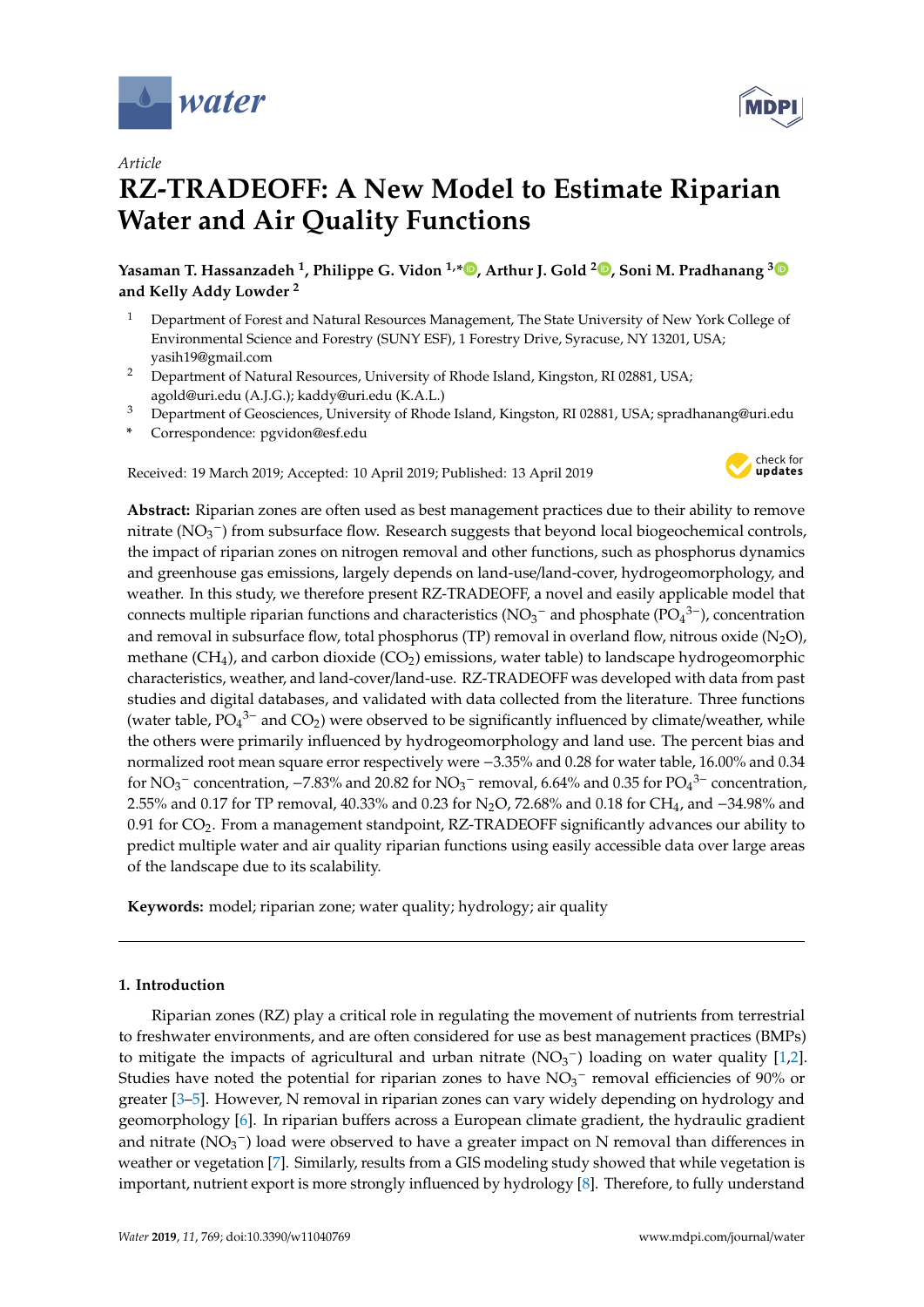the management implications of riparian zones, the influence of hydrogeological attributes and their interactions with weather and land cover must be recognized and considered [\[9\]](#page-15-2).

While research regarding the use of riparian zones as BMPs has largely focused on N removal, hydrogeomorphology can also influence other aspects of riparian zone biogeochemical functions. Phosphorus (P) loading contributes to water quality degradation, yet research on P retention in riparian zones, both in subsurface and overland flow, is far more limited [\[10\]](#page-15-3). In some cases, riparian zones have been noted to retain up to 50% of P input as soluble reactive phosphorus (SRP) in subsurface flow [\[2\]](#page-14-1), while in others they act as a source of SRP [\[10\]](#page-15-3). For P in overland flow, total phosphorus (TP) retention rates have been linked to buffer width [\[11](#page-15-4)[,12\]](#page-15-5). Slope has also been seen to influence TP removal, with low gradients that decrease flow retaining as much as 63% of overland flow phosphorus, while steep slopes show minimal or even negative phosphorus retention [\[13\]](#page-15-6).

Riparian zones are also a small, yet important, natural source of greenhouse gases (GHGs) nitrous oxide (N<sub>2</sub>O), carbon dioxide (CO<sub>2</sub>), and methane (CH<sub>4</sub>) to the atmosphere [\[14–](#page-15-7)[16\]](#page-15-8). Soil water content and flooding regimes, as determined by hydrogeomorphology and temperature, have been identified as dominant drivers of the production of both  $N_2O$  and CH<sub>4</sub> in riparian zones [\[17](#page-15-9)[–19\]](#page-15-10). Within riparian zones susceptible to flooding, an inverse relationship between soil moisture and  $N_2O$  emissions has been observed [\[20](#page-15-11)[,21\]](#page-15-12). Meanwhile, manipulation of flooding regimes in constructed riparian wetlands showed that pulsing water regimes and a low static water table led to significantly lower emissions than in those that were continuously flooded [\[22\]](#page-15-13). Further, some riparian wetlands and peatlands function as long-term  $CO_2$  sinks [\[22\]](#page-15-13), while others are a source of  $CO_2$  produced by root respiration, microbial activity, and the oxidation of organic matter [\[23\]](#page-15-14).

Over the past few decades, several different modeling approaches described below have been used to evaluate the efficacy of riparian zones for water quality management [\[8,](#page-15-1)[9,](#page-15-2)[12,](#page-15-5)[24–](#page-15-15)[30\]](#page-16-0). In most cases, existing models for assessing riparian zone functions are however too simplistic (i.e., large error) or too complex (i.e., too hard to parameterize) for practical management-related use. The majority also focus solely on N removal without considering the impact of riparian zones on P or GHG emissions. These modeling approaches include conceptual models used to develop landscape-scale metrics linking N removal and sink function in riparian zones to permeable soil depth, soil texture, and slope [\[9,](#page-15-2)[26,](#page-15-16)[31\]](#page-16-1). Another approach is GIS modeling, used for instance by Baker et al. (2001) to predict subsurface riparian hydrology, which was then linked to nutrient export [\[8\]](#page-15-1). In another study, Dosskey and Qiu (2010) determined through GIS models that the optimal location for riparian zones can differ depending on whether placement based on topographic or soil indices is prioritized [\[30\]](#page-16-0). Process-based models, such as the Riparian Ecosystem Management Model (REMM), offer an alternative to conceptual or GIS based models [\[25\]](#page-15-17). REMM modeling suggests wider riparian buffers are more effective at  $NO_3^$ removal and that changes in vegetation cover have limited impact on  $NO<sub>3</sub><sup>-</sup>$  removal [\[27\]](#page-15-18). In general, REMM predicted riparian zone water table depths and  $NO<sub>3</sub><sup>-</sup>$  concentrations are reported to be in good agreement with measured values [\[32\]](#page-16-2), with one case showing a 25% difference between REMM predicted and measured surface flow nitrogen loads [\[28\]](#page-15-19). However, REMM has limitations, as it is unbounded and requires a large amount of site-specific data. Finally, a limited number of studies have also used statistical modeling to identify trends and quantify relationships between different riparian zone characteristics and functions. In one statistical meta-analysis, linear and non-linear regression models were developed to examine the relationship of N removal with buffer zone width and land cover type [\[29\]](#page-15-20). Results from the models showed that wider buffers are consistently more effective at removing N. Similarly, results from a statistical model developed by Zhang et al. (2010) showed that buffer width accounts for 44% and 35% of the variation in removal efficiency for N and TP in overland flow, respectively [\[12\]](#page-15-5). Results also indicate no effect of vegetation cover type [\[29\]](#page-15-20) and a favorable slope condition of approximately 10% for N removal in overland flow [\[12\]](#page-15-5).

Based on our current understanding of riparian functions and this short overview of existing riparian modeling approaches, we argue that the next generation of riparian models should be generalizable, easy to use, and address multiple contaminants. To this end, the objectives of this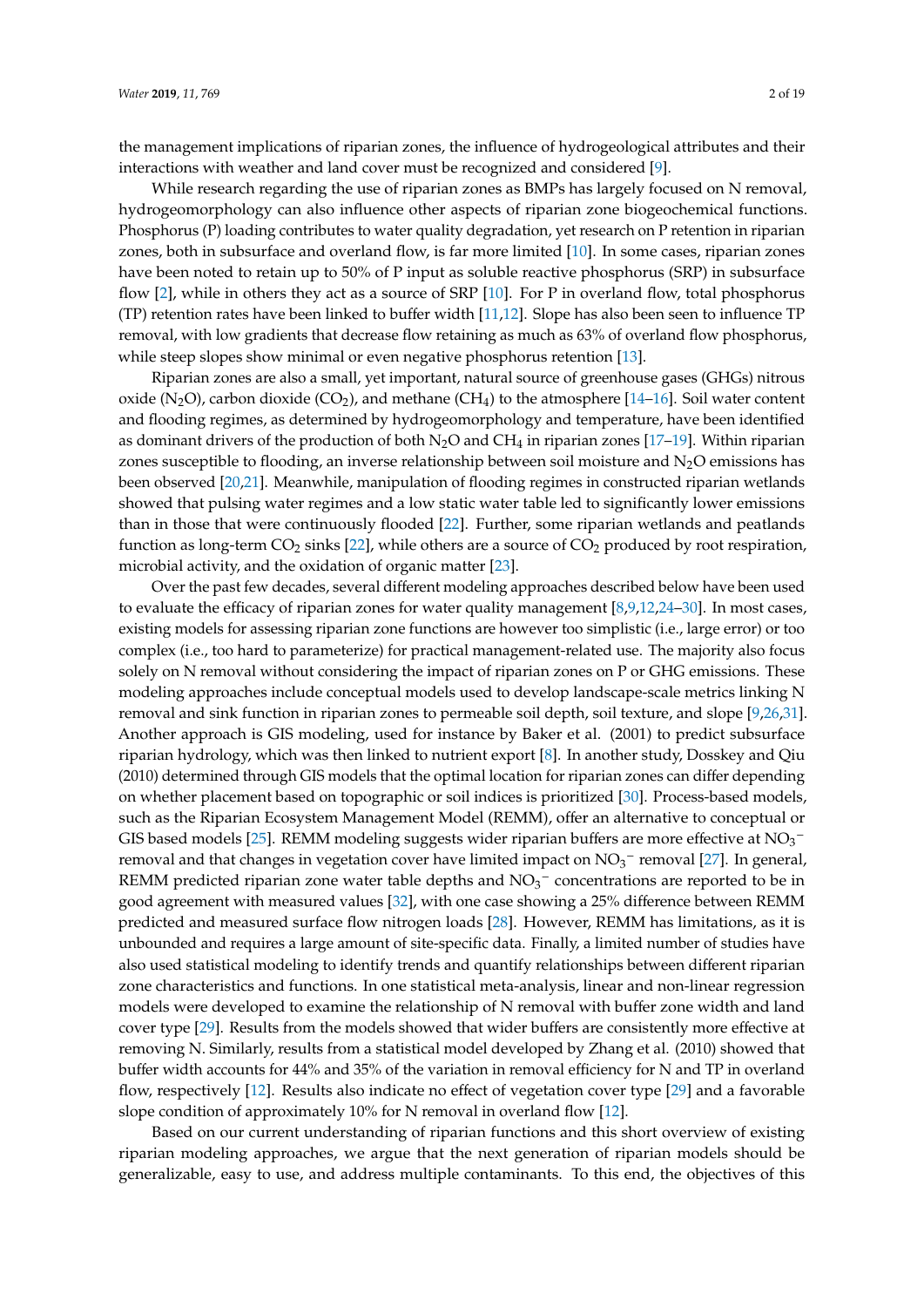study were to: (1) Develop a set of comprehensive and generalizable statistical models (combined in one model in RZ-TRADEOFF) that can be used to predict not only  $NO<sub>3</sub><sup>-</sup>$  concentration at the field edge and  $NO_3^-$  removal in riparian subsurface flow, but also phosphate ( $PO_4^{3-}$ ) concentration, GHG emissions ( $N_2O$ ,  $CO_2$ ,  $CH_4$ ), water table depth, and P removal (both in subsurface and overland flow) based on easily accessible hydrogeomorphic, land use/land cover, and weather/climate data; (2) Assess model accuracy through validation with additional data not used for model development, and (3) Create a user-friendly model interface that provides the model equations and allows the user to enter attributes and receive model predictions for a riparian zone of interest. RZ-TRADEOFF was developed for dominant riparian zone types primarily found in the formerly glaciated areas of the North American Northeast and Midwest, and was designed to only require digitally available data (see methods for details) as input data for the purpose of generability and ease of use. It is expected that the model presented here (RZ-TRADEOFF) will help land use managers evaluate water and/or air quality trade-offs in riparian zones and make informed decisions regarding the use of riparian zones for water quality management.

### **2. Materials and Methods**

### *2.1. Model Development*

Individual models included in RZ-TRADEOFF were developed using a database compiled from 27 studies published in peer reviewed journals and one conference presentation paper (Table [1\)](#page-4-0). The database was populated primarily by original data collected and published by the co-authors of this study. We believe this was the most efficient way to build the database because most other sources, including published studies, generally only provide aggregated values and/or limited hydrogeomorphic information about study sites [\[26\]](#page-15-16). Altogether, the original dataset spanned 88 data years and 30 sample sites representing the dominant riparian zone types found in Southern Ontario (Canada) and the US Northeast and Midwest regions (Table [1,](#page-4-0) Table [2\)](#page-4-1). The data published by the co-authors of this study were supplemented with additional data retrieved from six different peer reviewed studies and a conference presentation paper reporting values for total phosphorus (TP) removal in overland flow. These studies were conducted in a similar geographic region as the original data, with sites in Iowa, Kansas, Ontario, and Maryland, except for one site located in North Carolina (Table [1\)](#page-4-0).

| Paper                          | Location +                                | Type of Data $\ddagger$           |
|--------------------------------|-------------------------------------------|-----------------------------------|
| Abu-Zreig et al. (2003) [11]   | Elora, ON                                 | TP                                |
| Addy et al. (1999) [33]        | Kingston, RI and Charleston, RI (2 sites) | $NO_3^-$ , water table            |
| Addy et al. (2002) [34]        | Kingston, RI and Charleston, RI (2 sites) | $NO3-$ , water table              |
| Daniels and Gilliam (1996) [2] | NC Piedmont (2 sites)                     | TP                                |
| Duval et al. (2007) [35]       | Southern ON (2 sites)                     | $NO3-$ , N removal, water table   |
| Goel et al. (2007) [36]        | university of Guelph, ON                  | TP                                |
| Gold et al. (1998) [37]        | Kingston, RI                              | $NO3-$ , water table              |
| Gomez et al. (2016) [38]       | Adirondack Region, NY                     | $N2O$ , $CO2$ , $CH4$             |
| Jacinthe et al. (2012) [20]    | Central IN (3 sites)                      | $N2O$ , water table               |
| Jacinthe et al. (2015) [39]    | Central IN (2 sites)                      | CO <sub>2</sub> , CH <sub>4</sub> |

**Table 1.** Summary of studies used to obtain data for the development of individual models for each riparian function included in the riparian zone (RZ)-TRADEOFF water and air quality model. One site per study used unless indicated otherwise.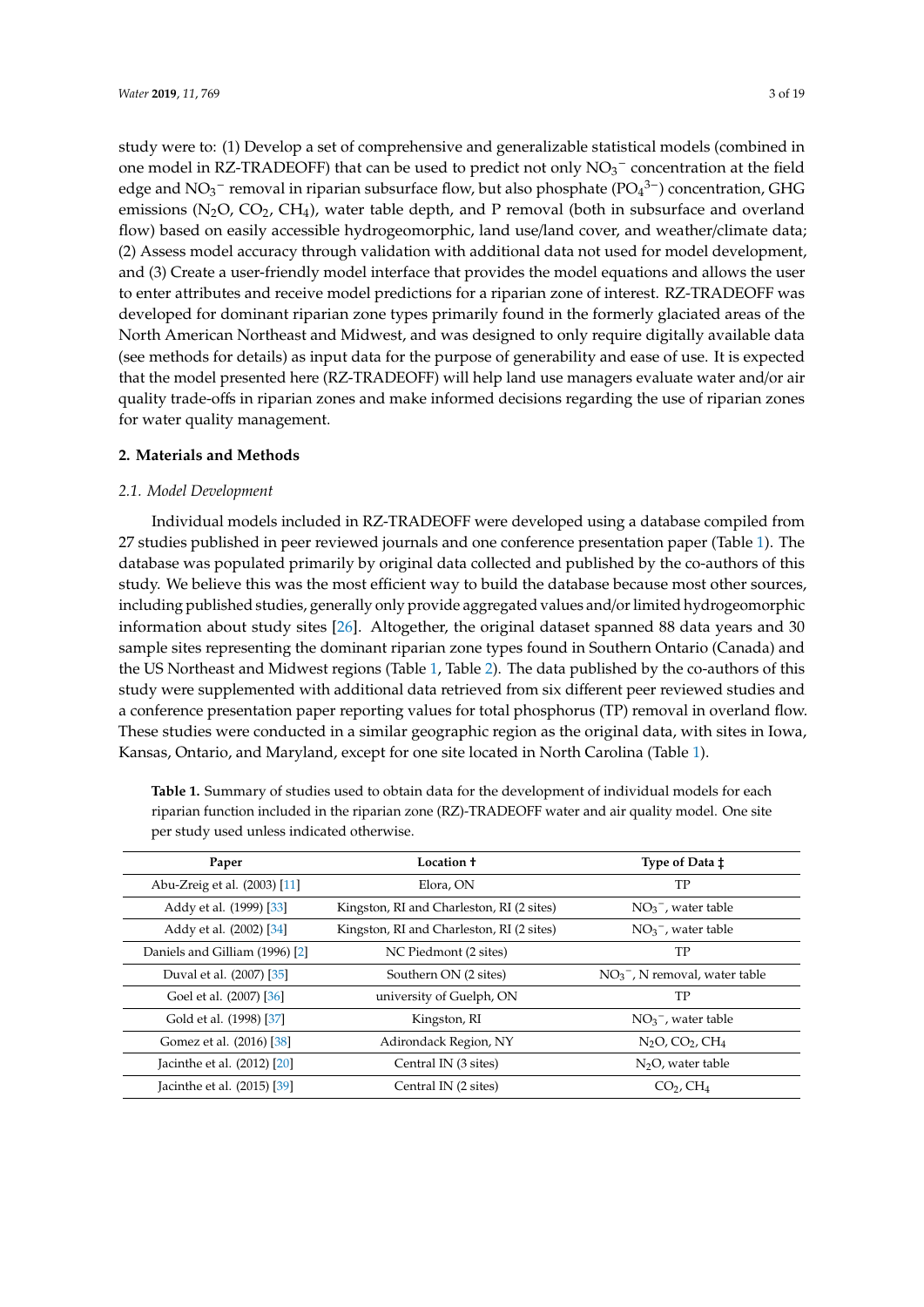<span id="page-4-0"></span>

| Paper                           | Location +                              | Type of Data ±                                                                           |
|---------------------------------|-----------------------------------------|------------------------------------------------------------------------------------------|
| Jacinthe et al. $(2017)$ $[40]$ | Central IN (3 sites)                    | $NO3-$ , N <sub>2</sub> O, CH <sub>4</sub> , CO <sub>2</sub> , water table               |
| Kellogg et al. (2005) [41]      | Pawcatuck River Watershed, RI (4 sites) | $NO3-$ , water table                                                                     |
| Kellogg et al. (2008) [42]      | Pawcatuck River Watershed, RI (4 sites) | $NO3-$ , water table                                                                     |
| Lee et al. (2000) [43]          | Bear Creek, IA                          | TP                                                                                       |
| Lee et al. (2003) [44]          | Bear Creek, IA                          | TP                                                                                       |
| Liu et al. (2014) [10]          | Indianapolis, IN (2 sites)              | $NO3-$ , N removal, $PO43-$ , $PO43-$<br>removal, water table                            |
| Magette et al. (1989) [45]      | Chesapeake Bay, MD                      | TP                                                                                       |
| Mankin et al. (2007) [46]       | Greary County, KS                       | TP                                                                                       |
| Nelson et al. (1995) [47]       | Kingston, RI                            | N removal, water table                                                                   |
| Simmons et al. (1992) [48]      | Kingston, RI (3 sites)                  | N removal, water table                                                                   |
| Vidon and Hill (2004) [49]      | Southern ON (8 sites)                   | $NO3-$ , N <sub>2</sub> O, N removal, water table                                        |
| Vidon and Hill (2004) [26]      | Southern ON (8 sites)                   | $NO3-$ , N removal, water table                                                          |
| Vidon and Hill (2004) [50]      | Southern ON (8 sites)                   | water table                                                                              |
| Vidon and Serchan (2016) [51]   | Adirondack Region, NY                   | $NO3-$ , N <sub>2</sub> O, CO <sub>2</sub> , CH <sub>4</sub>                             |
| Vidon and Serchan (2016) [52]   | Adirondack Region, NY                   | $NO3-$ , $PO43-$ , $N2O$ , $CO2$ , $CH4$ ,                                               |
| Vidon et al. (2014) [53]        | Indianapolis, IN                        | $NO3-$ , N removal, $PO43-$ , $PO43-$<br>removal, $N_2O$ , $CO_2$ , $CH_4$ , water table |
| Vidon et al. (2016) [54]        | Freeville, NY (3 sites)                 | $NO3-$ , N removal, $PO43-$ , $PO43-$<br>removal, $N_2O$ , $CO_2$ , $CH_4$ , water table |
| Watson et al. (2010) [55]       | Central and Southern RI (6 sites)       | $NO3-$ , water table                                                                     |

#### **Table 1.** *Cont*.

†: IA, Iowa; IN, Indiana; KS, Kansas; MD, Maryland; NC, North Carolina; NY, New York; ON, Ontario; RI, Rhode Island.  $\ddagger$ : CH<sub>4</sub> = methane emissions at the soil–atmosphere interface; CO<sub>2</sub> = carbon dioxide emissions at the soil–atmosphere interface; N removal = nitrate removal in subsurface flow; NO<sup>3−</sup> = nitrate concentration at the field edge; N<sub>2</sub>O = nitrous oxide emissions at the soil–atmosphere interface, PO<sub>4</sub><sup>3–</sup> = phosphate concentration at the field edge;  $PO_4^{3-}$  removal = phosphate removal in subsurface flow; TP = total phosphorus removal in overland flow; water table = water table depth below ground surface.

<span id="page-4-1"></span>

| Variable t                                     | Min. Value | Max. Value | Range   | # of Observations<br>(# of Sites) |
|------------------------------------------------|------------|------------|---------|-----------------------------------|
| WT depth (cm)                                  | 2.8        | 186.5      | 183.5   | 307(16)                           |
| $NO^{3-}$ (mg $L^{-1}$ )                       | 0.005      | 20.7       | 20.7    | 276 (23)                          |
| $NO3$ <sup>-</sup> Removal %                   | $-100$     | 100        |         | 203(14)                           |
| $PO_4^{3-}$ (mg L <sup>-1</sup> )              | 0.005      | 0.47       | 0.47    | 91 (6)                            |
| TP Removal %                                   | 22         | 99         |         | 20(8)                             |
| $PO4$ <sup>3-</sup> Removal %                  | $-100$     | 92         |         | 88(6)                             |
| $N_2O$ (mg N m <sup>-2</sup> d <sup>-1</sup> ) | 0.01       | 7.01       | 7.00    | 169(8)                            |
| $CO_2$ (g C m <sup>-2</sup> d <sup>-1</sup> )  | $-0.51$    | 11.17      | 11.68   | 170 (8)                           |
| $CH_4$ (mg C m <sup>-2</sup> d <sup>-1</sup> ) | $-6.89$    | 2612.27    | 2619.16 | 171 (8)                           |

**Table 2.** Summary of data used for the development of individual models in RZ-TRADEOFF.

†: WT = water table; NO<sup>3−</sup> = nitrate concentration at the field edge; NO<sub>3</sub><sup>−</sup> removal % = nitrate removal in subsurface flow (%); PO<sub>4</sub><sup>3-</sup> = phosphate concentration at the field edge; TP = total phosphorus removal in overland flow; PO<sub>4</sub><sup>3-</sup> removal % = phosphate removal in subsurface flow (%); N<sub>2</sub>O = nitrous oxide emissions at the soil-atmosphere interface;  $CO_2^1$  = carbon dioxide emissions at the soil–atmosphere interface;  $CH_4$  = methane emissions at the soil–atmosphere interface.

The database contained measurements for 6 riparian biogeochemical functions  $(CO<sub>2</sub>, CH<sub>4</sub>,$  and N<sub>2</sub>O fluxes at the soil–atmosphere interface, NO<sub>3</sub><sup>-</sup> and PO<sub>4</sub><sup>3-</sup> percent removal in subsurface flow, and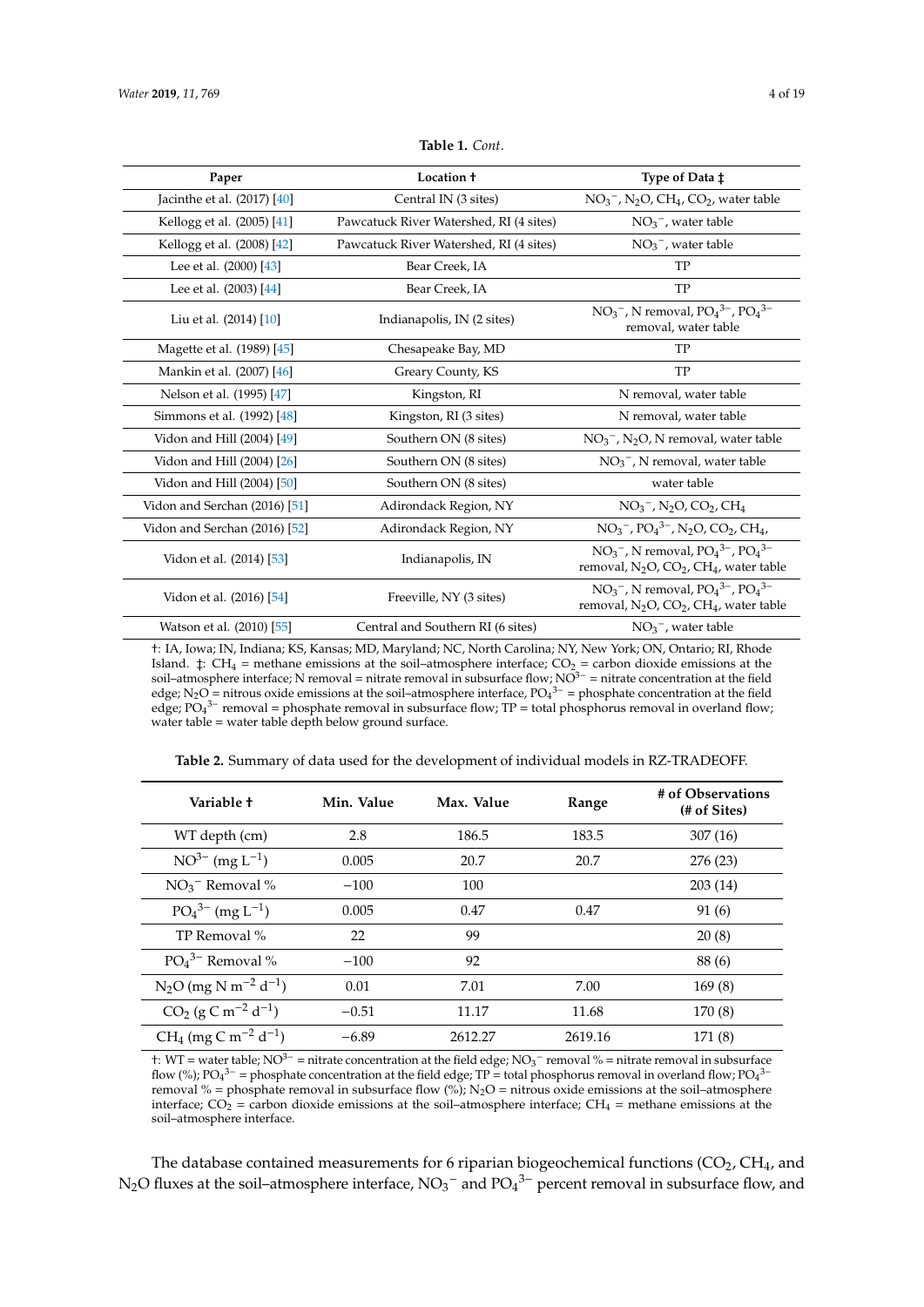TP removal in overland flow), water table depth, and  $\mathrm{NO_3}^-$  and  $\mathrm{PO_4}^{3-}$  concentrations at the field edge, which represent input from the upland area into the riparian buffer. Nitrate and  $PO<sub>4</sub><sup>3-</sup>$  removal were only considered in subsurface flow since research suggests subsurface flow is the primary transport mechanism for both  $PO_4^{3-}$  and  $NO_3^-$  in riparian zones [\[6,](#page-14-4)[26](#page-15-16)[,56](#page-17-4)[–58\]](#page-17-5). The 14 attribute characteristics in the database were buffer width, confining layer at each site and immediate upland area, dominant soil type at each site and immediate upland area, surficial geology (i.e., glacial till, outwash, alluvium), seeps, topography (topography type at the site, overall slope, and edge of field slope), land cover at each site and in the immediate upland area, 30-year mean normal temperature, and 30-year mean normal precipitation. The database also included 13 weather variables (total 1, 7, 14, 30 day antecedent precipitation, mean 7, 14, 30 day antecedent precipitation, maximum and minimum 1 day temperature, mean 1, 7, 14, and 30 day antecedent temperature) calculated by RZ-TRADEOFF from daily temperature and precipitation values entered by the user. Data collected by the co-authors were entered in both summary form (averaged yearly values) and original form (daily values), while the additional TP data were only recorded in summary form as provided by the literature. The weather data were collected from the nearest National Weather Service cooperative observer program station, the National Climate Data Center (NCDC) online database, or the Government of Canada Historic Climate database. Categorical attribute variables (soil type, land cover, topography type, and geology) were coded with numeric values for the purpose of using them as dummy categorical variables in the model. The soil type variables were coded in order of increasing hydraulic conductivity, with 1 for peat and 24 for coarse sand gravel. Upland land cover was coded from 1 for forested to 5 for fertilized agricultural land to reflect potential impacts on water quality with respect to nitrogen, and the site land cover was coded from 1 for herbaceous to 20 for softwood forests to reflect the typical vegetation gradient observed in riparian zones. The topography variable was coded from 1 for flat to 3 for depressed topography. If not directly known by the user, the data described above can be obtained for use in the model from web sources including the United States Department of Agriculture Natural Resources Conservation Service (USDA-NRCS) web soil survey (https://[websoilsurvey.sc.egov.usda.gov\)](https://websoilsurvey.sc.egov.usda.gov) for soil/surficial geology, the NCDC database (https://[www.ncdc.noaa.gov](https://www.ncdc.noaa.gov/cdo-web/)/cdo-web/) for weather data, various digital elevation models (DEM) (e.g., National Digital Elevation dataset or Lidar derived DEMs where available) for topography, the National Land Use/Land Cover (LULC) dataset for LULC information, or satellite photography for individual sites when needed (e.g., Google Earth).

Individual models were developed from data subsets for each function using the PAST statistical software package [\[59\]](#page-17-6). Statistical methods such as principal component analysis (PCA) and correlation analysis were used to reduce data dimensionality and identify influential attributes and weather variables. Specifically, PCA was used to determine the combination of variables that explained dataset variability (and implicitly those that don't), while correlation analyses were used to identify and analyze the strength of linear relationships between riparian zone attributes and functions, and eliminate independent variables that were highly correlated (see below) from the list of candidate variables for model development. Linear correlations with a p-value of less than 0.05 were considered significant. To avoid any instances of multicollinearity, correlations between attributes with a correlation coefficient  $(R<sup>2</sup>)$  of 0.8 or higher were considered strongly correlated and were not used together in the models. Together, PCA and correlation analysis therefore allowed us to reduce the number of candidate variables for model development and start model development with only variables that have the potential to affect variability in the dataset without being auto-correlated. Subsequently, linear regression models were built using the influential attributes from the PCA and correlation analysis, with backwards elimination used to identify significant predictors (*p* < 0.05) and estimate coefficients. The final models were selected and assessed based on goodness of fit represented by adjusted R<sup>2</sup> (<sub>adj</sub>R<sup>2</sup>) values to reduce over-fitting the model as would occur if simple  $\mathbb{R}^2$  values were used [\[60\]](#page-17-7).

Bivariate models were also considered in cases when initial data analysis (PCA, correlation) showed a strong relationship between only one attribute or weather variable, and a riparian zone function or characteristics. Depending on the type of relationship observed, bivariate linear, Michaelis–Menten,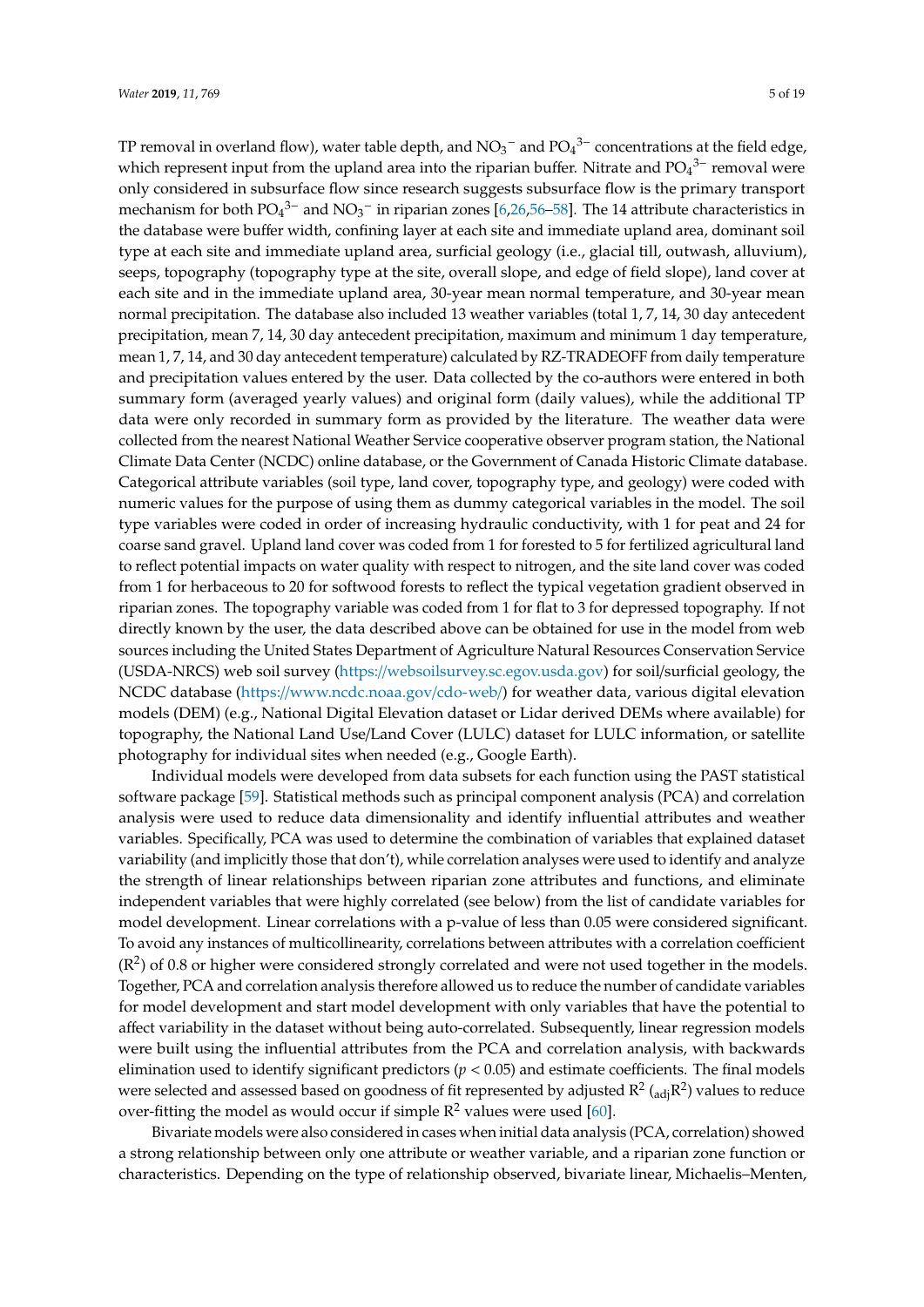exponential, and logarithmic models were tested with the best fit determined by likelihood using Akaike's Information Criterion (AIC) values. If no significant hydrogeomorphic, land use/land cover, or weather predictors were identified, the mean was calculated from the development data and reported as a constant value.

## *2.2. Model Validation*

The predictive ability of the RZ-TRADEOFF model was validated using additional independent data from the published literature (See Tables [3](#page-7-0) and [4](#page-7-1) for a complete list of validation data). Remaining consistent with the development data, most of the validation sites were located in the Midwest and Northeast regions of the United States. However, since the availability of data for some riparian zone functions reported in a format that was appropriate for the models was limited, the geographic region was expanded to include a few sites in Northeastern Europe and one site in North Carolina. We argue that the European sites were appropriate to use for validation as they were located in previously glaciated settings and currently have a similar climate and geography than that of the area of interest in North America. If all the characteristics necessary for a model were not reported in the study, the information was retrieved from the USDA-NRCS Web Soil Survey for attribute data (https://[websoilsurvey.sc.egov.usda.gov\)](https://websoilsurvey.sc.egov.usda.gov), and either the NCDC (https://[www.ncdc.noaa.gov](https://www.ncdc.noaa.gov/cdo-web/)/cdo[web](https://www.ncdc.noaa.gov/cdo-web/)/) or the Government of Canada Historic Climate database (http://[climate.weather.gc.ca](http://climate.weather.gc.ca/)/) for climate/weather data using the weather stations closest to the location of the study site.

| Source                          | Location +                   | Type of Data $\ddagger$  |
|---------------------------------|------------------------------|--------------------------|
| Archibald (2010) [61]           | Hartford, NY                 | $PO43-$ , water table    |
| Clausen et al. (2000) [62]      | Muddy Brook, CT              | N% Removal               |
| Daniels and Gilliam (1996) [2]  | NC Piedmont                  | N Removal                |
| DeSimone et al. (2010) [63]     | Beverly Swamp, ON            | $N_2O$                   |
| Dillaha et al. (1988) [13]      | Blacksburg, VA               | <b>TP</b>                |
| Gerwig et al. (2001) [64]       | Dupin County, NC             | $PO4$ <sup>3-</sup>      |
| Gleason et al. (2009) [65]      | Stutman County, ND           | CO <sub>2</sub>          |
| Groffman et al. (2002) [66]     | Gwynns Falls watershed, MD   | water table              |
| Groffman et al. (2009) [67]     | Gwynns Falls watershed, MD   | $N_2O$                   |
| Hefting and Bobbnik (2003) [17] | Eastern Netherlands          | water table              |
| Hernandez and Mitch (2006) [68] | Columbus, OH                 | $N_2O$                   |
| Jaynes and Isenhart (2014) [69] | Bear Creek, Story County, IA | water table              |
| Jordan et al. (1993) [4]        | Southeast Creek, MD          | $NO3-, PO43-, N Removal$ |
| Kim et al. (2009) [70]          | Bear Creek, Story County, IA | $NO_3^-$ , $N_2O$        |
| Kim et al. (2010) [71]          | Bear Creek, Story County, IA | CH <sub>4</sub>          |
| Klocker et al. (2009) [72]      | Mineback Run, MD             | N Removal                |
| Kronvang et al. (2005) [73]     | Southern Norway              | TP                       |
| Lee et al. (2003) [44]          | Bear Creek, Story County, IA | N Removal                |
| Martin et al. (1999) [5]        | Carol Creek, ON              | N Removal                |

**Table 3.** Summary of studies used to obtain data for the validation of the individual models included in the RZ-TRADEOFF water and air quality model.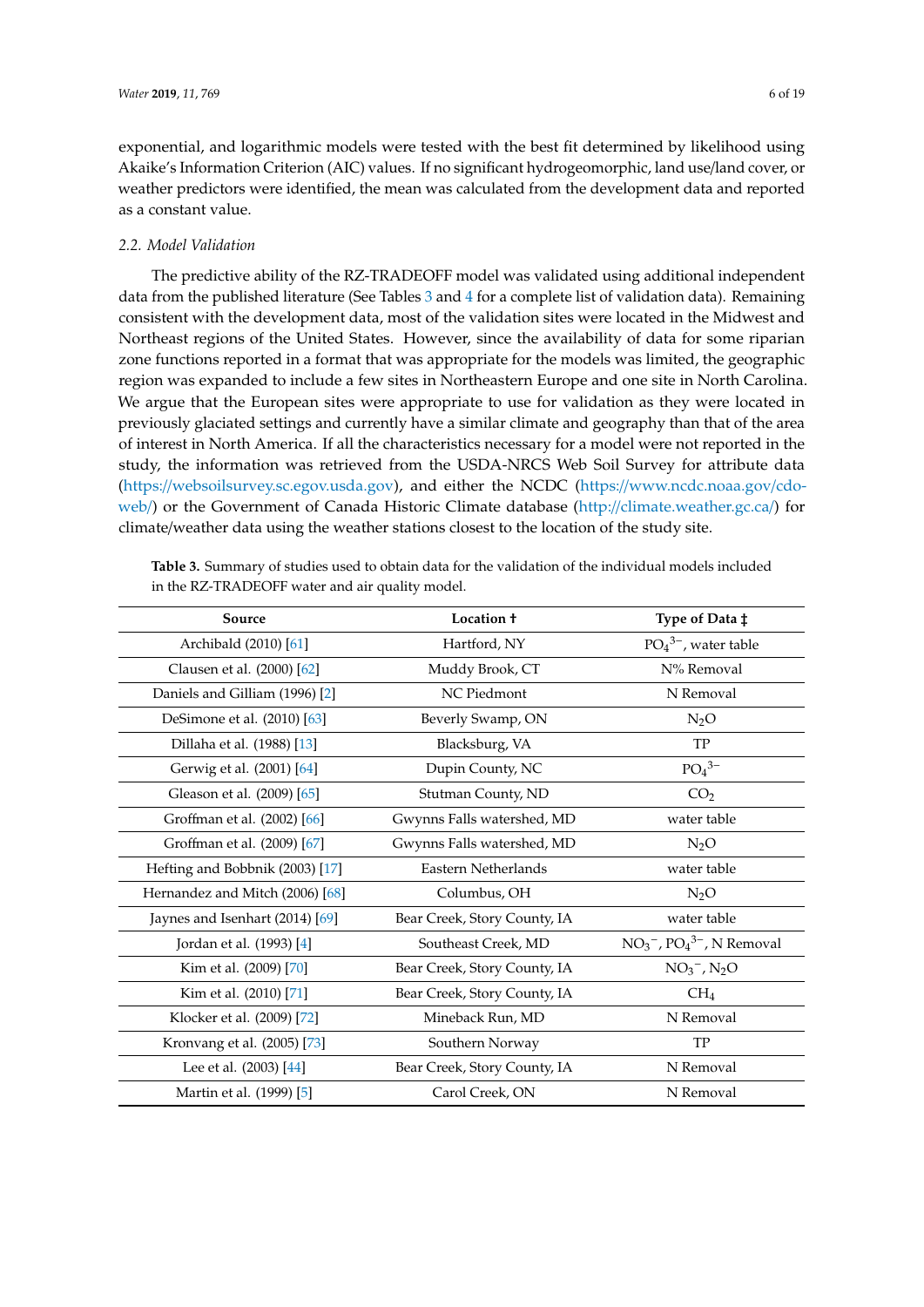<span id="page-7-0"></span>

| Source                             | Location +                       | Type of Data $\ddagger$                |
|------------------------------------|----------------------------------|----------------------------------------|
| Morse et al. (2012) [16]           | Albermarle Peninsula, NC         | $N_2O$ , $CO_2$ , $CH_4$ , water table |
| Peterjohn and Correll (1984) [3]   | Rhode River (near Annapolis, MD) | N% Removal                             |
| Schilling et al. (2004) [74]       | Walnut Creek, Jasper County, IA  | water table                            |
| Schilling et al. (2006) [75]       | Walnut Creek, Jasper County, IA  | $NO3$ <sup>-</sup>                     |
| Schmitt et al. (1999) [76]         | Mead, NE                         | TP                                     |
| Schoonover and Willard (2003) [77] | Cypress Creek Watershed, IL      | $NO_3^-$ , N Removal                   |
| Soosaar et al. (2010) [15]         | Tartu County, Estonia            | $N_2O$ , $CO_2$ , $CH_4$               |
| Syverson and Borch. (2005) [78]    | South Eastern Norway             | TP                                     |
| Teiter and Mander (2005) [79]      | Tartu County, Estonia            | CO <sub>2</sub>                        |
| Tomer et al. (2007) [80]           | Traynor, IA                      | $PO43-$ , water table                  |
| Tufekcioglu et al. (1999) [81]     | Bear Creek, Story County, IA     | CO <sub>2</sub>                        |
| Ullah and Moore (2011) [82]        | Montreal, QC                     | $N2O$ , $CH4$                          |
| Woltemade and Woodward (2008) [83] | Shippensburg, PA                 | $NO3-$ , N% Removal                    |
| Young and Briggs (2008) [84]       | Onondaga County, NY              | $PO43-$ , water table                  |

**Table 3.** *Cont*.

†: CT = Connecticut; IA = Iowa; IL = Illinois; MD = Maryland; NC = North Carolina; ND = North Dakota; NE = Nebraska; NY = New York; OH = Ohio; ON = Ontario; PA = Pennsylvania; QC = Quebec; VA = Virginia; VT = Vermont.  $\ddagger$ : CH<sub>4</sub> = methane emissions at the soil–atmosphere interface; CO<sub>2</sub> = carbon dioxide emissions at the soil–atmosphere interface; N removal = percent nitrate removal in subsurface flow; NO3<sup>−</sup> = nitrate concentration at the field edge; N<sub>2</sub>O = nitrous oxide emissions at the soil–atmosphere interface,  $PO_4^{3-}$  = phosphate concentration at the field edge;  $\overline{PO_4}^{3-}$  removal = phosphate removal in subsurface flow; TP = total phosphorus removal in overland flow; water table = water table depth below ground surface.

| <b>Table 4.</b> Summary of data used to validate the individual models in RZ-TRADEOFF. |
|----------------------------------------------------------------------------------------|
|----------------------------------------------------------------------------------------|

<span id="page-7-1"></span>

|                                                                 | Summary of validation data ‡ |            |       |                                   |
|-----------------------------------------------------------------|------------------------------|------------|-------|-----------------------------------|
| Variable +                                                      | Min. Value                   | Max. Value | Range | # of Observations<br>(# of Sites) |
| Water table depth (cm)                                          | 30                           | 349        | 319   | 22(5)                             |
| $NO^{3-}$ (mg L <sup>-1</sup> )                                 | 2                            | 13         | 11.00 | 25(5)                             |
| $NO^{3-}$ Removal %                                             | 40                           | 99         | 59.00 | 11(9)                             |
| $PO_4^{3-}$ (mg L <sup>-1</sup> )                               | 0.005                        | 1.6        | 1.60  | 28(5)                             |
| TP Removal %                                                    | 55                           | 90         | 35.00 | 9(4)                              |
| $PO4$ <sup>3-</sup> Removal %                                   | n/a                          | n/a        | n/a   | 0                                 |
| $N_2O$ (mg N m <sup>-2</sup> d <sup>-1</sup> )                  | 0.01                         | 4.80       | 4.79  | 23(5)                             |
| $CO2$ (g C m <sup>-2</sup> d <sup>-1</sup> )                    | 0.48                         | 19.20      | 18.72 | 35(4)                             |
| CH <sub>4</sub> No Peat (mg C m <sup>-2</sup> d <sup>-1</sup> ) | $-0.5$                       | 26.67      | 27.17 | 24 (4)                            |
| CH <sub>4</sub> Peat (mg C m <sup>-2</sup> d <sup>-1</sup> )    | n/a                          | n/a        | n/a   | 0                                 |

 $\dagger$ : CH<sub>4</sub> = methane emissions at the soil–atmosphere interface; CO<sub>2</sub> = carbon dioxide emissions at the soil–atmosphere interface;  $NO^{3-}$  removal = percent nitrate removal in subsurface flow;  $NO^{3-}$  = nitrate concentration at the field edge; N<sub>2</sub>O = nitrous oxide emissions at the soil–atmosphere interface, PO<sub>4</sub><sup>3–</sup> = phosphate concentration at the field  $\frac{1}{2}$ edge; PO<sub>4</sub><sup>3–</sup> removal = phosphate removal in subsurface flow; TP = total phosphorus removal in overland flow; water table = water table depth below ground surface.  $\ddagger$ : n/a and zero values indicate that although model estimates were compared with known literature values in the discussion section, no independent validation sites directly applicable to the RZ-TRADEOFF model were found in the literature.

Percent bias (PBIAS) between the model output and the actual values of the validation data was calculated and used as a measure of model accuracy [\[85–](#page-18-9)[87\]](#page-18-10). Root mean square error (RMSE), which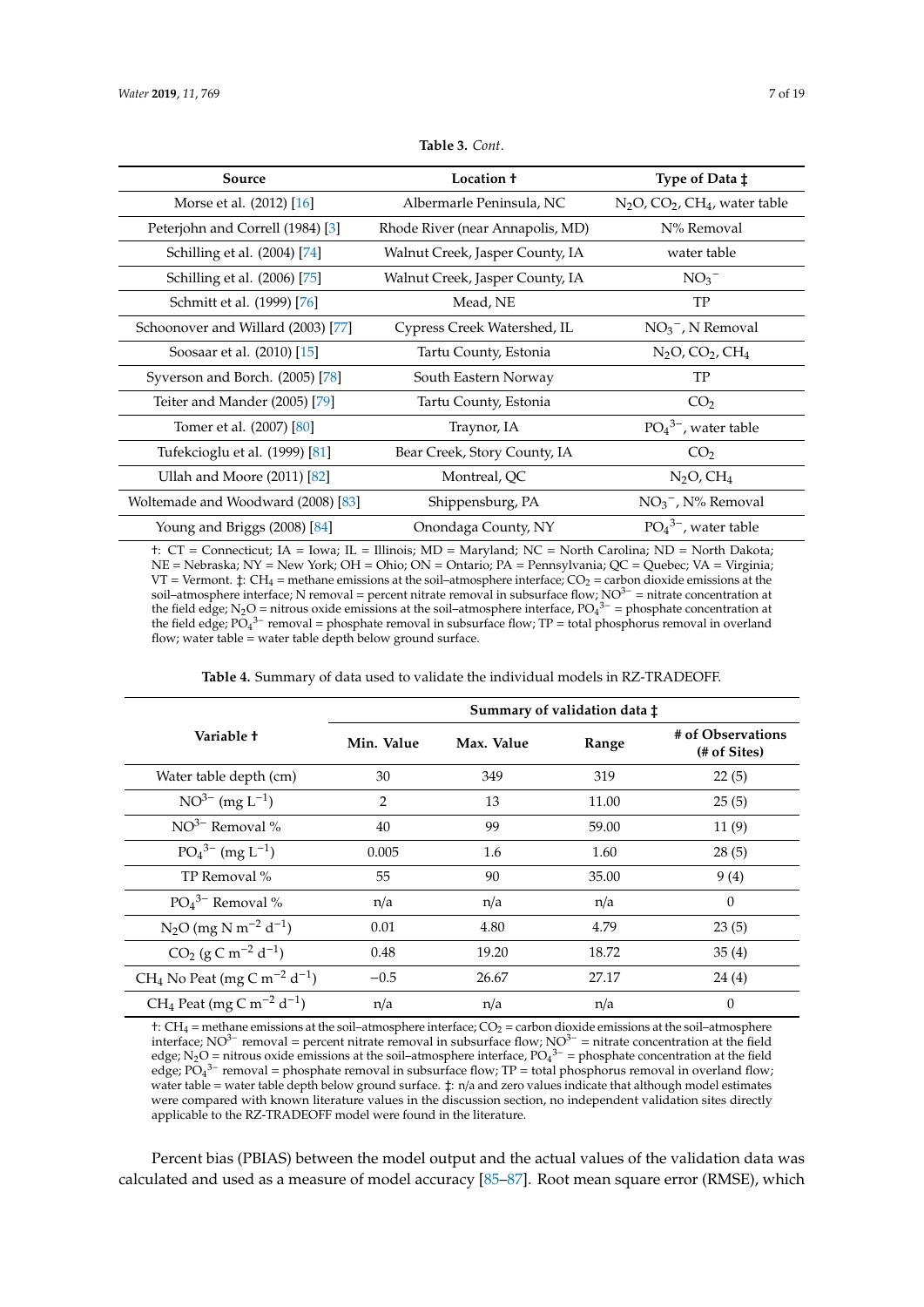accounts for the range of actual values was used as an additional accuracy measure [\[88\]](#page-18-11). The normalized RMSE was also calculated by dividing the RMSE by the range to allow for a comparison of error between models [\[89\]](#page-18-12). Mean absolute percent error (MAPE) was also calculated and used to represent model precision. Nash–Sutcliffe coefficients were not used because they require multiple observations from one site, whereas the studies used for validation commonly reported aggregated data [\[86\]](#page-18-13). To further increase accuracy, the models were calibrated based on PBIAS. The average PBIAS of a randomly selected two-thirds of the validation observations for a model was calculated and rounded to the nearest 10%. Model outputs were then increased (or decreased if negative) by the calculated percentage for the entire validation dataset. If the average PBIAS was improved by the calibration, the percent change was kept as a calibration factor for the final model [\[90\]](#page-18-14).

#### *2.3. RZ-TRADEOFF User Interface Development*

A user-friendly interface for RZ-TRADEOFF was created in Excel [\[91\]](#page-18-15) for the purpose of allowing users to easily apply RZ-TRADEOFF. Model information, the RZ-TRADEOFF model, and the user interface can be accessed at https://[dataverse.harvard.edu](https://dataverse.harvard.edu/dataverse/esf)/dataverse/esf. The RZ-TRADEOFF Excel interface allows the user to input attribute and weather variables and calculates the predicted values using the individual model equations. In addition, RZ-TRADEOFF provides supplementary calculations based on the model output including minimum and maximum model value for uncertainty analysis by the user, GHG output converted to  $CO<sub>2</sub>$  equivalents, groundwater flux, NO<sub>3</sub><sup>-</sup> flux, and the mass of NO<sub>3</sub><sup>-</sup> removed. Specifically, RZ-TRADEOFF is programmed to calculate the groundwater flux between the field edge and the stream using the one-dimensional form of Darcy's law:  $q = Ks(\delta h/\delta)Z$ per unit length of a stream bank. In this equation, q is the water flux (L day<sup>-1</sup>) per meter of stream length. Ks is the saturated soil hydraulic conductivity (m day−<sup>1</sup> ) and is entered by the user either based on field measurement (if available) or based on soil texture class [\[92\]](#page-18-16). In addition, δh/δl is the topographic gradient as a proxy for water table gradient [\[93\]](#page-18-17), and Z is the effective flow depth (confining layer depth minus water table depth) in meters. The flux is expressed over 1 meter of stream length and a unit conversion factor. The  $\overline{NO_3}^-$ -N flux entering the riparian zone is then calculated as the groundwater flux multiplied by the model predicted  $NO<sub>3</sub><sup>-</sup>$  concentration at the field edge. The mass of NO<sub>3</sub><sup>−</sup> -N removed across the riparian zone (N sink) is calculated as the NO<sub>3</sub><sup>−</sup> flux entering the riparian zone multiplied by the model predicted percent  $NO_3^-$  removal in subsurface flow. The N sink values calculated by the model are assigned a rank of small (<0.1 g N d<sup>-1</sup> m<sup>-1</sup> stream length), medium (0.1–1 g N d<sup>-1</sup> m<sup>-1</sup> stream length), or large (>1 g N d<sup>-1</sup> m<sup>-1</sup> stream length) based on known variability in N sink values from the literature [\[10](#page-15-3)[,26\]](#page-15-16). RZ-TRADEOFF also calculates all GHG flux values in CO<sub>2</sub> equivalents using the Intergovernmental Panel on Climate Change (IPCC) methodology and  $CO<sub>2</sub>$ , N<sub>2</sub>O, and CH<sub>4</sub> global warming potentials of 1, 298, and 25, respectively [\[94\]](#page-18-18).

#### **3. Results**

#### *3.1. RZ-TRADEOFF Model Structure and Equations*

Hydrogeomorphic attributes frequently observed to have a significant influence on the modeled variables were soil type, slope, land cover type, and depth to confining layer (Table [5\)](#page-9-0). Four of the models,  $CO_2$ ,  $PO_4^{3-}$ , and  $NO_3^-$  concentration at the field edge, and water table depth were influenced by temporal variables (Julian day, temperature, or precipitation), and thus will produce output values that vary by date. For the other riparian zone functions, temporal variables were not observed to be significant and are predicted with models using only static geomorphic or land use/land cover characteristics. Therefore, the model outputs are not dependent on time of year/date.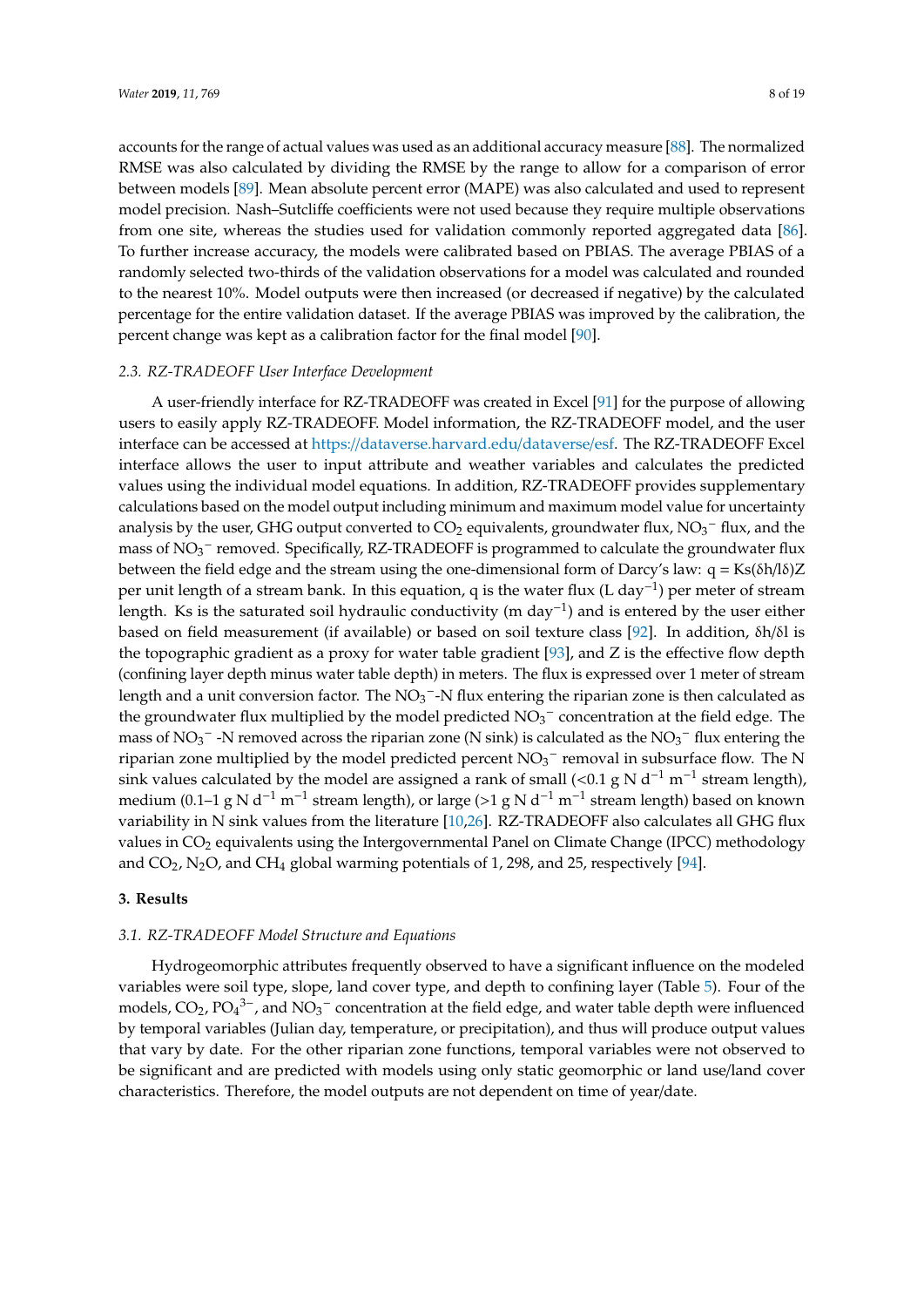<span id="page-9-0"></span>

|                              | <b>Table 5.</b> Description of individual models for each riparian function represented in the RZ-TRADEOFF |
|------------------------------|------------------------------------------------------------------------------------------------------------|
| water and air quality model. |                                                                                                            |

| Variable t                                                       | <b>Model Type</b>   | Model Equation $\ddagger$                                                                                                                                                                                                     | $_{\rm Adj}R^{2\,*}$ |
|------------------------------------------------------------------|---------------------|-------------------------------------------------------------------------------------------------------------------------------------------------------------------------------------------------------------------------------|----------------------|
| Water table depth (cm)                                           | Multivariate Linear | $143.24 + (-5.476 \times LC$ Site) + $(5.731 \times$<br>$CL$ Site) + $(-10.267 \times$ Topo Site) +<br>$(1.593 \times \text{Mean30dt}) + (-2.762 \times$<br>Mean14dp) + $(-3.369 \times$ Soil Site)                           | 0.65                 |
| $NO_3^-$ (mg $L^{-1}$ )                                          | Multivariate Linear | $(-3.464) + (-0.005 \times \text{Iulian Date}) +$<br>$(0.236 \times CL$ Site) + $(1.160 \times Edge$<br>$Slope$ + (0.187 $\times$ Soil Upland) +<br>$(0.522 \times LC$ Upland)                                                | 0.38                 |
| $NO3$ <sup>-</sup> Removal %                                     | Multivariate Linear | $1.3 \times ((-330) + (0.896 \times RZ \text{ width}) +$<br>$(-5.379 \times CL$ site) + $(2.804 \times Ed)$ ge<br>Slope) + $(14.306 \times$ Soil Site) + $(-11.205$<br>$\times$ Soil Upland) + (59.934 $\times$ LC<br>Upland) | 0.45                 |
| $PO_4^{3-}$ (mg L <sup>-1</sup> )                                | Multivariate Linear | $0.053 + (0.0047 \times CL$ Site) + $(-0.0025$<br>$\times$ Mean 30dt)                                                                                                                                                         | 0.29                 |
| TP Removal %                                                     | Logistic            | $1.03 \times (90.056/(1 + 3.7939 \times$<br>$\exp(-0.482 \times RZ \text{ Width}))$                                                                                                                                           | n/a                  |
| $PO4$ <sup>3-</sup> Removal %                                    | Constant Value      | Constant 1.5%                                                                                                                                                                                                                 | $\mathbf{0}$         |
| $N_2O$ (mg N m <sup>-2</sup> d <sup>-1</sup> )                   | Univariate Linear   | $0.388 + (0.024 \times CL$ -Upland)                                                                                                                                                                                           | 0.20                 |
| $CO2$ (g C m <sup>-2</sup> d <sup>-1</sup> )                     | Multivariate Linear | $1.8 \times [(-0.844) + (0.180 \times \text{Nor Ann T})]$<br>$+ (0.112 \times Mean30dt)$                                                                                                                                      | 0.29                 |
| CH <sub>4</sub> non-peat (mg C m <sup>-2</sup> d <sup>-1</sup> ) | Michaelis-Menten    | $(-0.240 \times$ Soil Site)/( $-5.045 +$ Soil Site)                                                                                                                                                                           | n/a                  |
| CH <sub>4</sub> peat (mg C m <sup>-2</sup> d <sup>-1</sup> )     | Constant Value      | Constant 621.5                                                                                                                                                                                                                | $\mathbf{0}$         |

<sup>\*:</sup> Significant at the 0.05 probability level;  $n/a = not$  applicable; multivariate linear refers to linear models with multiple independent predictors and one dependent (response) variable.  $\ddot{\text{t}}$ : CH<sub>4</sub> = methane emissions at the soil–atmosphere interface;  $CO_2$  = carbon dioxide emissions at the soil–atmosphere interface; NO<sup>3−</sup> removal = percent nitrate removal in subsurface flow; NO<sup>3−</sup> = nitrate concentration at the field edge; N<sub>2</sub>O = nitrous oxide emissions at the soil–atmosphere interface,  $PO_4^{3-} =$  phosphate concentration at the field edge;  $PO_4^{3-}$  removal = phosphate removal in subsurface flow; TP = total phosphorus removal in overland flow; water table = water table depth below ground surface. ‡: n/a and zero values indicate that although model estimates were compared with known literature values in the discussion section, no independent validation sites directly applicable to the RZ-TRADEOFF model were found in the literature.  $\ddagger$ : CL site = depth to the confining layer (CL) below ground in the riparian zone (m); CL upland = depth to the confining layer below ground in the immediate upland area; edge slope = percent slope at the field edge; LC site = land cover in the riparian zone; LC upland = land cover type in the immediate upland area; mean14dp = mean 14-day antecedent precipitation (mm); mean30td = mean 30-day antecedent temperature (°C); Nor Ann T = normal annual temperature in the location of the riparian zone ( $°C$ ); RZ width = width of the riparian zone (m); soil site = dominant soil type in the riparian zone; soil upland = dominant soil type in the immediate upland area; topo site = topography type at the riparian zone. All model variables are further defined in the Excel based RZ-TRADEOFF model.

The water table depth model developed for RZ-TRADEOFF is a linear model including two temporal and four hydrogeomorphic variables ( $_{\text{Adj}}$ R<sup>2</sup> = 0.65). The output will vary by date, since two temporal variables (mean 30-day antecedent temperature and mean 14-day antecedent precipitation) were significant in the model. The land use/land cover and hydrogeomorphic characteristics in the water table depth model were land cover, soil type, confining layer depth at the site, and topography type (Table [5\)](#page-9-0).

The N related components of RZ-TRADEOFF included linear models for  $NO<sub>3</sub><sup>-</sup>$  removal in subsurface flow and  $\overline{\text{NO}_3}^-$  concentration at the field edge as well as calculations for  $\text{NO}_3^-$  flux and mass of N removed (N sink strength). The six predictor-variables in the  $NO<sub>3</sub><sup>-</sup>$  removal model in the subsurface accounted for 43.5% of the variability in the model (Table [5\)](#page-9-0). This model was largely influenced by land cover in the upland, soil type, and slope. The four significant land use/land cover and hydrogeomorphic variables in the NO<sub>3</sub><sup>-</sup> concentration model (<sub>Adj</sub>R<sup>2</sup> = 0.38) were confining layer depth, field edge slope, soil type at the site, and land cover in the upland (Table [5\)](#page-9-0). While the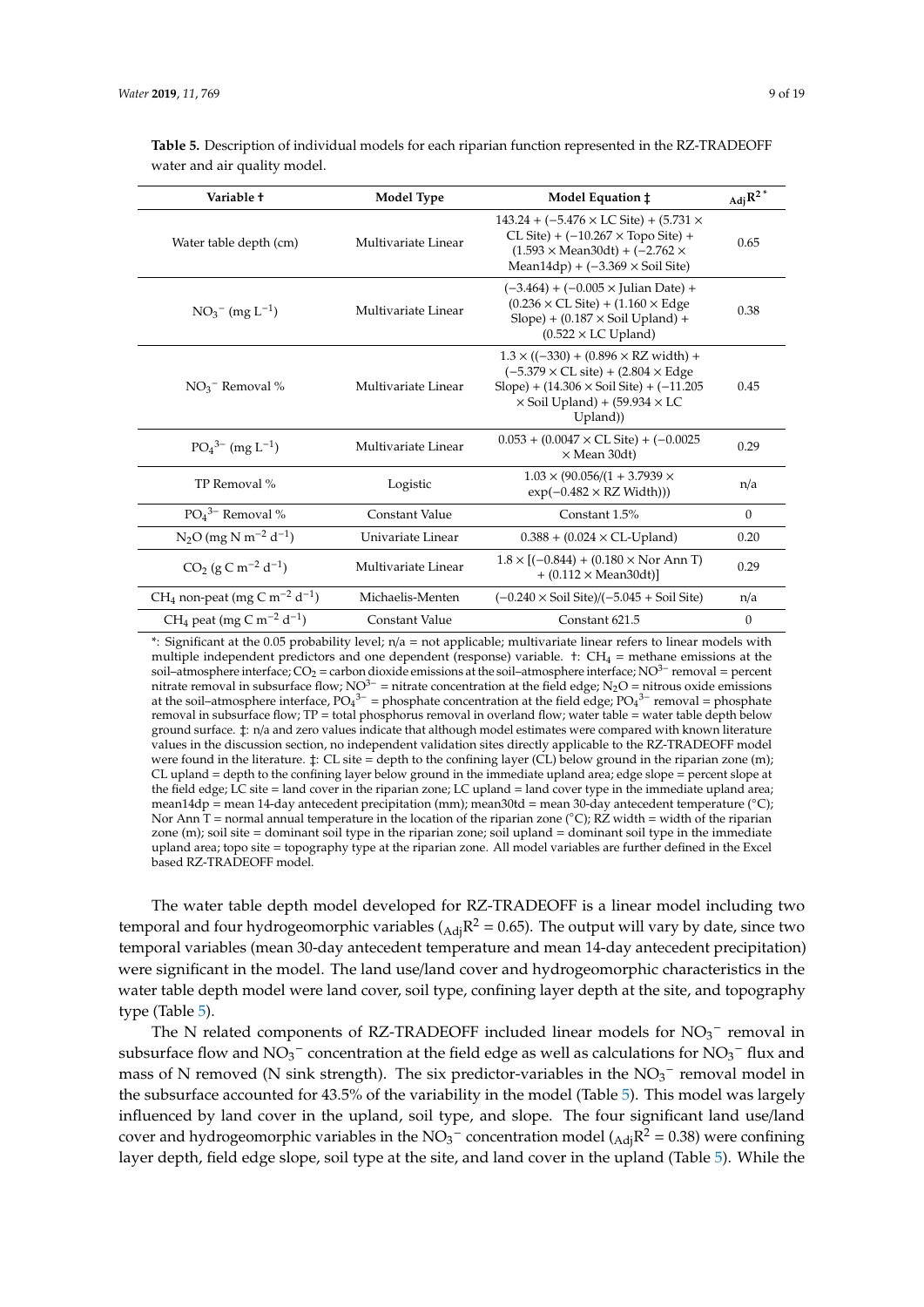Three separate P related models were developed for TP removal in overland flow,  $PO<sub>4</sub><sup>3−</sup>$ concentration at the field edge, and  $PO<sub>4</sub><sup>3−</sup>$  removal in subsurface flow. TP removal was best estimated by a logistic model, where the removal percentage increases with increasing riparian width (Table [5\)](#page-9-0). The PO<sub>4</sub><sup>3–</sup> concentration at the field edge model had an <sub>Adj</sub>R<sup>2</sup> value of 0.29 and was driven by confining layer depth at the site and mean 30-day antecedent temperature (Table [5\)](#page-9-0). No significant model  $(p < 0.05)$  could be developed from the database for  $PO<sub>4</sub><sup>3−</sup>$  removal in subsurface flow, which means that the variables used in our database cannot explain  $PO<sub>4</sub><sup>3–</sup>$  removal and that the mean of the observed values is therefore the best predictor based on the data available (Table [5\)](#page-9-0).

Greenhouse gas models were developed for  $N_2O$ ,  $CH_4$ , and  $CO_2$  emissions at the soil atmosphere interface in riparian zones. Nitrogen oxide emissions were best predicted by a bivariate linear model, as the confining layer depth in the upland was observed to be the sole variable with significant influence (Table [5\)](#page-9-0). Methane was best predicted by two separate models for peat sites and non-peat sites. A Michaelis–Menten model driven by soil type at the site was used for  $CH_4$  emissions in non-peat sites while emissions in peat sites were represented by a constant value (Table  $5$ ). The  $CO<sub>2</sub>$  emission model is a linear model driven by two weather/climate variables, with emissions increasing with both higher normal annual temperature and mean 30-day antecedent temperature (Table [5\)](#page-9-0).

#### *3.2. Model Validation*

Data compiled from a total of 33 independent published studies (i.e., not used for model development; Tables [3](#page-7-0) and [4\)](#page-7-1) were used to validate each of the models included in RZ-TRADEOFF. Four different error values (PBIAS, mean absolute percent error (MAPE), RMSE, and normalized RMSE) were calculated to assess and compare the models (Table [6\)](#page-10-0). The PBIAS calculated from the validation observations ranged from  $-34.98\%$  for the CO<sub>2</sub> model to 72.68% for the CH<sub>4</sub> (Table [6\)](#page-10-0). The MAPE ranged from 6.75% for TP removal to 100.10% for  $N<sub>2</sub>O$  (Table [6\)](#page-10-0). The models with the lowest PBIAS and MAPE values overall, and therefore the most accurate and precise, were TP removal (PBIAS 2.54%; MAPE 6.75%) and  $\rm NO_3^-$  removal (PBIAS –7.83%; MAPE 18.73%). The TP removal and CH<sub>4</sub> models had the lowest relative error as represented by the normalized RMSE, with values of 0.17 and 0.18. All three GHG models had high PBIAS and MAPE values compared to the other models (Table [6\)](#page-10-0). However, RMSE values were low for both  $N_2O$  and  $CH_4$  models at 0.23 and 0.18 respectively, while high for  $CO<sub>2</sub>$  at 0.91 (Table [6\)](#page-10-0).

<span id="page-10-0"></span>

|                                                                 | Model Error <sub>18</sub> |             |             |                           |
|-----------------------------------------------------------------|---------------------------|-------------|-------------|---------------------------|
| Variable t                                                      | <b>PBIAS</b>              | <b>MAPE</b> | <b>RMSE</b> | Normalized<br><b>RMSE</b> |
| Water table depth (cm)                                          | $-3.35$                   | 39.56       | 90.30       | 0.28                      |
| $NO^{3-}$ (mg $L^{-1}$ )                                        | 16.00                     | 53.18       | 3.70        | 0.34                      |
| $NO^{3-}$ Removal %                                             | $-7.83$                   | 18.73       | 20.82       | 0.35                      |
| $PO_4^{3-}$ (mg L <sup>-1</sup> )                               | 6.46                      | 93.14       | 0.70        | 0.44                      |
| TP Removal %                                                    | 2.55                      | 6.79        | 6.00        | 0.17                      |
| $PO43–$ Removal %                                               | n/a                       | n/a         | n/a         | n/a                       |
| $N_2O$ (mg N m <sup>-2</sup> d <sup>-1</sup> )                  | 40.33                     | 100.10      | 1.10        | 0.23                      |
| $CO2$ (g C m <sup>-2</sup> d <sup>-1</sup> )                    | $-34.98$                  | 75.48       | 17.0        | 0.91                      |
| CH <sub>4</sub> No Peat (mg C m <sup>-2</sup> d <sup>-1</sup> ) | 72.68                     | 294.4       | 4.80        | 0.18                      |
| CH <sub>4</sub> Peat (mg C m <sup>-2</sup> d <sup>-1</sup> )    | n/a                       | n/a         | n/a         | n/a                       |

**Table 6.** Error values of the individual models included in RZ-TRADEOFF.

†: See Table [5](#page-9-0) for acronym definition in the "variable" column. ‡: PBIAS = percent bias; MAPE = mean absolute percent error; RMSE = root mean square error. §: n/a = see definition in Table [5.](#page-9-0) ¶: normalized RMSE = root mean square normalized by the range;  $n/a = not$  applicable.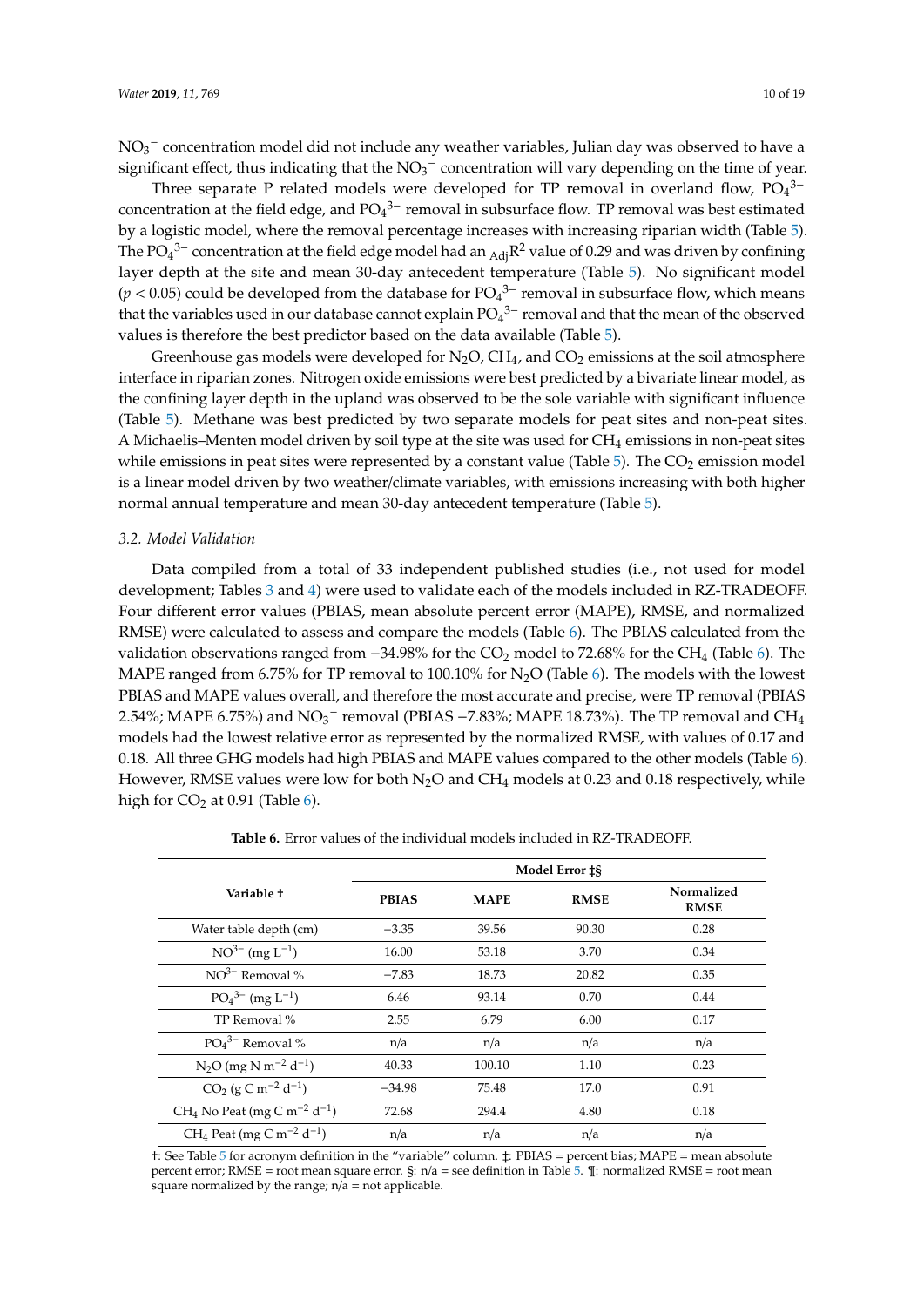#### **4. Discussion**

## *4.1. To What Extent Does RZ-TRADEOFF Contribute to Improving Riparian Zone Water Table and Groundwater Flow Modeling?*

RZ-TRADEOFF includes the first empirical model for estimating water table depth in riparian zones. Additionally, RZ-TRADEOFF uses the water table depth estimates and Darcy's law to calculate the groundwater flux in the riparian zone in a field-to-stream direction. By only using landscape scale variables, the RZ-TRADEOFF water table model presents an alternative complement to REMM, which can simulate water table depth, surface runoff, and hydrologic budgets, but requires finer-scale variables such as infiltration and soil moisture. In a study by Inamdar et al. (1999) [\[95\]](#page-18-19), the mean absolute residual error between REMM simulated water table depths and actual values was 0.27 m and 0.14 m for two separate sites. The mean absolute residual error for the RZ-TRADEOFF water table model is somewhat less favorable at 0.64 m (data not shown in this format in Table [6\)](#page-10-0). However, this represents the error of the model when applied to several sites, not one individual site as in the Inamdar et al. study [\[95\]](#page-18-19). These numbers are therefore not directly comparable. Furthermore, the low PBIAS of −3.35% indicates that the RZ-TRADEOFF predicted values are in good agreement with the observed values. Ultimately, because the water table model in RZ-TRADEOFF has a good model performance (i.e., low PBIAS = −3.35%), RZ-TRADEOFF is likely to be useful to estimate water table depth values for multiple dates and sites across broad areas, even though the precision on a site-per-site basis is only moderately good (i.e., MAPE = 39.56%).

#### *4.2. To What Extent Does RZ-TRADEOFF Advance Our Ability to Predict N Related Riparian Functions?*

The RZ-TRADEOFF models for  $NO_3^-$  concentration at the field edge and percent  $NO_3^-$  removal in the subsurface and the calculations for the N sink function using Darcy's law together improve on previous modeling efforts with regards to riparian N related functions. For instance, the meta-analysis conducted by Mayer et al. (2007) presented several non-linear bivariate regression models that assess the individual influence of width, vegetation type, and flow path on  $NO<sub>3</sub><sup>-</sup>$  removal [\[29\]](#page-15-20). RZ-TRADEOFF builds on these models by incorporating buffer width and land cover type, as well as additional variables such as soil type and slope, into one linear model for predicting  $\overline{\rm NO_3}^-$  removal in subsurface flow. This linear  $\overline{NO_3}^-$  removal model has an  $_{\rm Adj}R^2$  value of 0.45, improving on the  $_{\rm Adj}$ R $^2$  values of the Mayer et al. (2007) models ranging from 0.00–0.39. RZ-TRADEOFF also compares favorably and offers some management advantages to the data-intensive REMM model [\[29\]](#page-15-20). For  $NO<sub>3</sub><sup>-</sup>$  concentration, Tilak et al. (2014) found that the RMSE for REMM predicted values ranged from 1.04–5.92 mg L<sup>-1</sup> [\[32\]](#page-16-2). The RZ-TRADEOFF RMSE value for NO<sub>3</sub><sup>-</sup> concentration at the field edge was consistent with the midpoint of this range at 3.7 mg  $L^{-1}$ , but RZ-TRADEOFF is less data intensive than REMM. Inamdar et al. (1999) found that REMM simulations of surface N flow load range from one standard deviation to a full order of magnitude difference from the actual values [\[95\]](#page-18-19). Additional studies have conducted sensitivity analyses [\[27\]](#page-15-18) as well as tested the ability of REMM to simulate total Kjeldahl nitrogen load during storm events [\[28\]](#page-15-19). However, there are no studies that we know of that assess the accuracy and precision of REMM in simulating subsurface  $NO<sub>3</sub><sup>-</sup>$  removal. Although comparison data are scarce, comparison with existing models suggests that the N components of the RZ-TRADEOFF model are an improvement over existing model offerings because of better model performance and/or by generating a broader range of N related outputs. In addition, the accuracy and the RMSE of the model are good for  $NO<sub>3</sub><sup>-</sup>$  removal and  $NO<sub>3</sub><sup>-</sup>$  concentration at the field edge, suggesting again that one of the primary benefits of RZ-TRADEOFF for estimating N related functions might be for watershed management for many sites (easy-to-use, good accuracy).

### *4.3. How Does RZ-TRADEOFF Improve Our Ability to Estimate P Dynamics in Riparian Zones?*

RZ-TRADEOFF is also the first empirical model with the ability to predict  $PO<sub>4</sub><sup>3-</sup>$  concentration at the field edge, TP removal in overland flow, and  $PO<sub>4</sub><sup>3-</sup>$  removal in subsurface flow. As there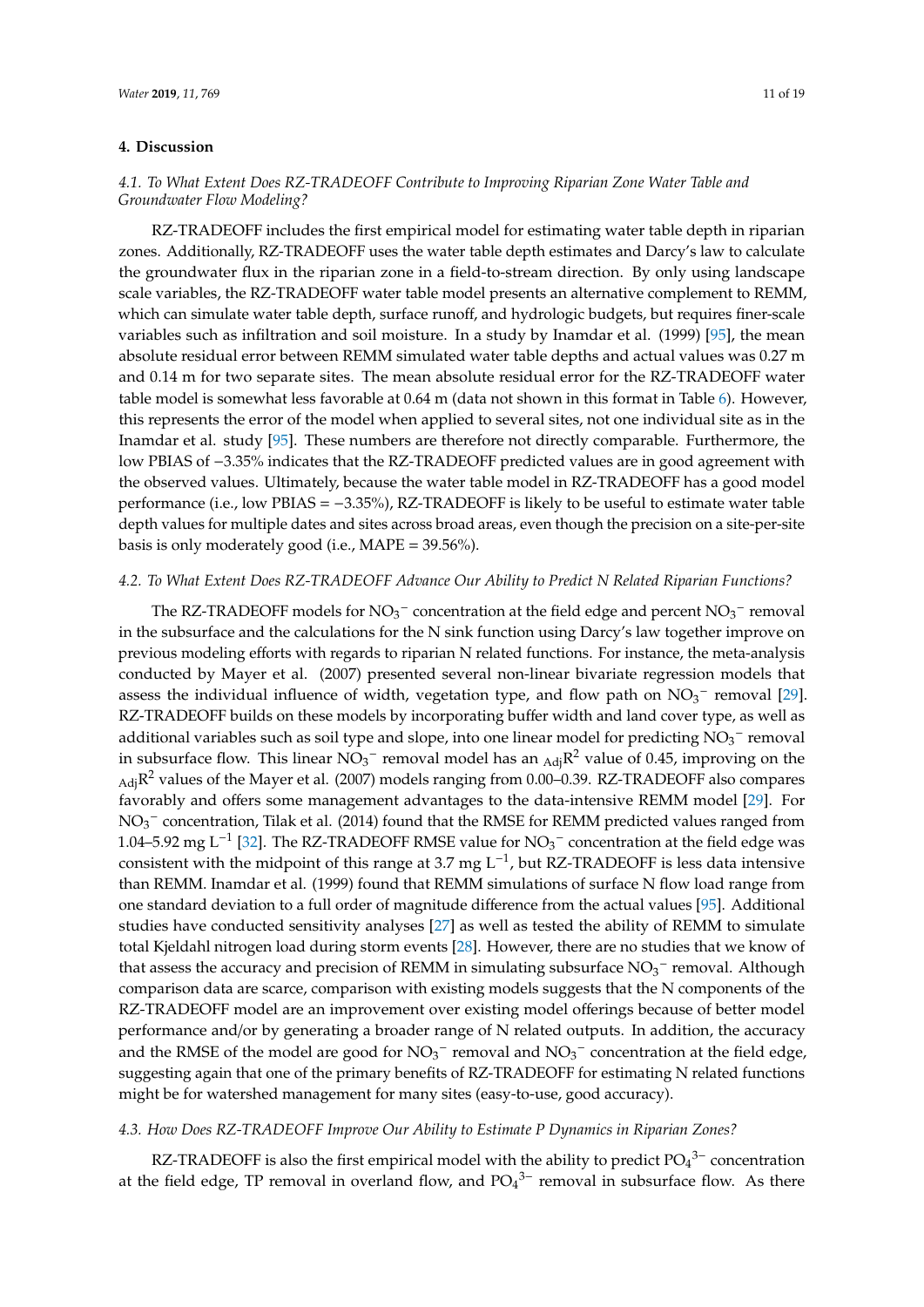are no models for  $PO_4^3$ <sup>-</sup> concentration or  $PO_4^3$ <sup>-</sup> removal, there is no basis to compare the results of RZ-TRADEOFF with respect to these functions. Overall, however, the TP model is both highly accurate and precise, with PBIAS and MAPE <10% and a low normalized RMSE value. Based on the PBIAS and MAPE, the  $PO_4^{3-}$  concentration model has high accuracy but low precision. Indeed, subsurface  $PO_4^{3-}$  removal is reported as constant mean value. This does not imply that the  $PO_4^{3-}$ removal efficiency of all riparian zones is identical, but instead that the mean is a better estimate than a model prediction. This is consistent with literature findings that show a wide variability in riparian zone  $\overline{PO_4}^{3-}$  removal capacity. In Liu et al. (2014), for instance, one riparian site was observed to be a source of SRP with increased outputs ranging from 1100% to 44% above field edge values, while another had removal efficiency between 32–63% [\[10\]](#page-15-3). Other cases show riparian zones increasing SRP as much as 3650% [\[4\]](#page-14-5) and removals of up to 50% [\[95\]](#page-18-19). With respect to TP removal in overland flow, Zhang et al. (2010) modeled the relationship between buffer width and TP removal and predicted a maximum removal efficiency of 89.5% within the buffer width range of 20–25 m [\[12\]](#page-15-5). RZ-TRADEOFF predicts a TP removal of 93% for riparian zones that are 20–25 m wide. Both RZ-TRADEOFF and the model developed by Zhang et al. (2010) show the importance of buffer width in predicting the removal efficiency of TP in overland flow and suggest that relatively short buffers (i.e., 20–25 m) are expected to have removal efficiencies near 90% [\[12\]](#page-15-5). Overall, the TP removal in the overland flow model has very good model performance, suggesting it is highly effective at providing estimates at both the single-site and watershed scale. The  $PO_4^{3-}$  concentration model however, is more accurate than precise, and may be more useful when applied at the watershed scale.

#### *4.4. What is the Extent of RZ-TRADEOFF's Ability to Estimate the Air Quality Impacts of Riparian Zones?*

RZ-TRADEOFF provides a novel method of estimating  $N_2O$ , CH<sub>4</sub>, and CO<sub>2</sub> fluxes from riparian zones to the atmosphere. Due to unique hydrologic and biogeochemical conditions, riparian zones can be potential hotspots of soil-to-atmosphere emissions of natural GHGs [\[39\]](#page-16-9). Because of the prominence of climate change as an environmental issue, the potential increase in natural GHG emissions are an important factor to account for when considering the use of riparian buffers for water quality management. When used together with the N and P models, predictions from the RZ-TRADEOFF GHG models allow for the assessment of trade-offs with regards to the air quality and water quality impacts of riparian zones. All three GHG models are less accurate and less precise than those for other variables in RZ-TRADEOFF. The CO<sub>2</sub> model has the most favorable PBIAS and MAPE, however the normalized RMSE is quite high in comparison to the range, indicating a relatively high residual error. Conversely, while the CH<sub>4</sub> Michaelis-Menten model for non-peat sites has the highest PBIAS and MAPE, the normalized RMSE is low, suggesting a small residual error due to the wide range of variability of  $CH_4$  fluxes (4 orders of magnitudes). A constant is used for  $CH_4$  fluxes in peat sites because the values in the development dataset were much higher (>600 mg m<sup>-2</sup> d<sup>-1</sup>) than that of the non-peat sites (-0.5–26.67 mg m<sup>-2</sup> d<sup>-1</sup>). Therefore, including the peat sites in the Michaelis–Menten model would reduce its sensitivity for the other sites. Some studies report mean peatland  $CH_4$  emission values lower than 50 mg m<sup>-2</sup> d<sup>-1</sup> [\[96,](#page-18-20)[97\]](#page-18-21), while others are between 100–200 mg m<sup>-2</sup> d<sup>-1</sup> [\[98,](#page-18-22)[99\]](#page-18-23). A synthesis by Turetsky et al. (2014) meanwhile reported mean fluxes across several peatlands ranging from 93.0–96.3 mg m<sup>-2</sup> d<sup>-1</sup> with maximum values from 1328.2–5722.3 mg m<sup>-2</sup> d<sup>-1</sup> [\[100\]](#page-18-24). This range and variability of fluxes is not captured by the development dataset, therefore the constant value reported here for  $CH_4$  emissions may not present a wholly accurate representation of  $CH_4$  emission in peat dominated riparian zones. Though the model performance of the RZ-TRADEOFF GHG models are highly varied and likely unsatisfactory in the case of the CH<sub>4</sub> peat model, the GHG components of the RZ-TRADEOFF model for  $N_2O$ ,  $CO_2$ , and  $CH_4$  non-peat sites nevertheless provide an important advancement in our ability to predict the air quality impacts of riparian zones. Further, the residual error and accuracy based on the RMSE is low for the  $N<sub>2</sub>O$  and CH<sub>4</sub> models, indicating that these two models may provide useful estimates at the watershed scale nonetheless.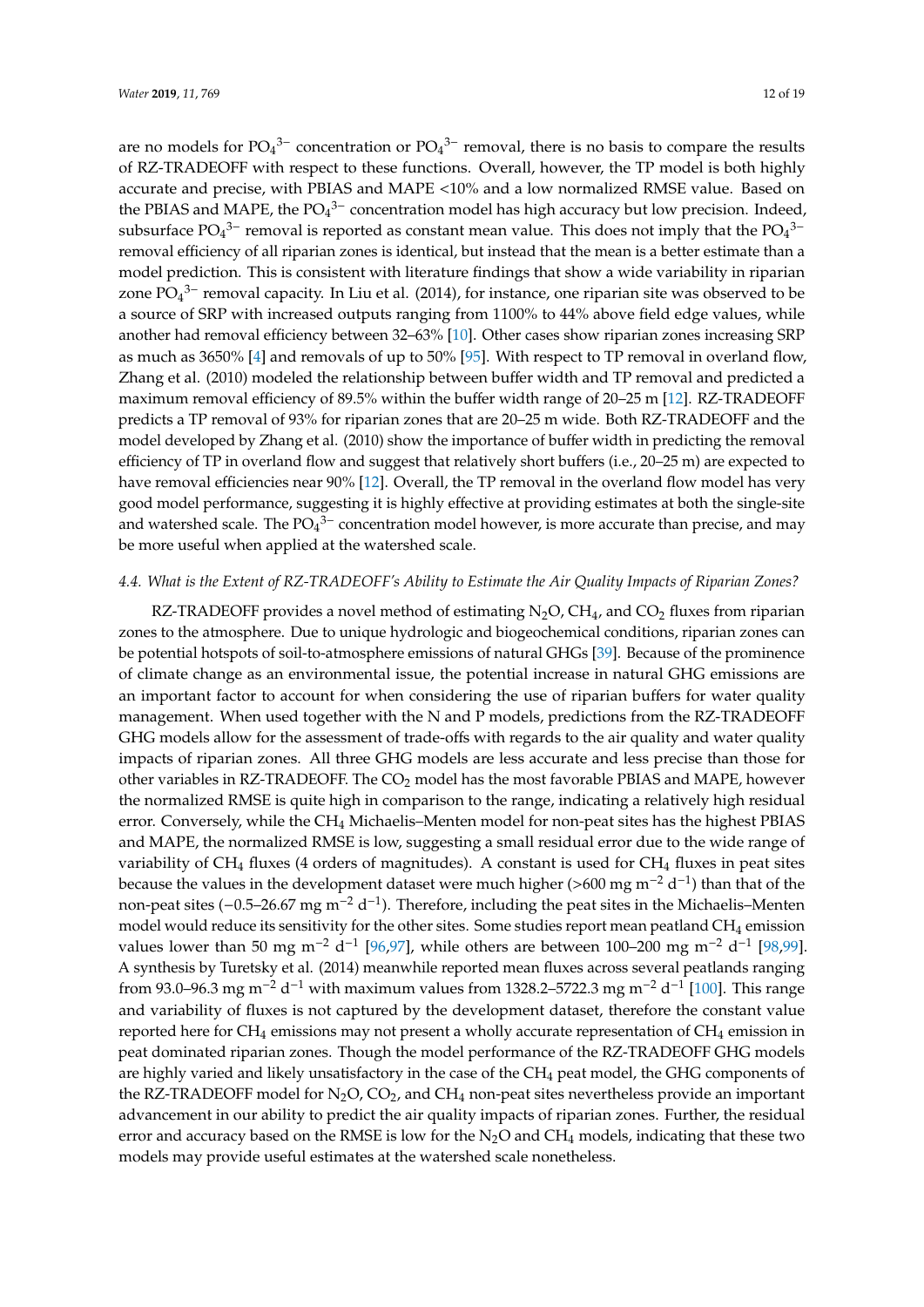Of note is the positive correlation between  $N_2O$  emissions and confining layer depth in our model (see Table [5\)](#page-9-0). Several studies have noted that groundwater fluctuations and flooding regimes influence  $N_2O$  emissions strongly in riparian zones [\[20](#page-15-11)[,101\]](#page-19-0). Considering the known influence of upland confining layer depth on riparian water table dynamics [\[51,](#page-16-21)[102\]](#page-19-1), it is therefore logical that from a statistical standpoint, upland confining layer depth is important at controlling riparian N<sub>2</sub>O emissions.

#### *4.5. What Are the Implications and Applications of RZ-TRADEOFF?*

The RZ-TRADEOFF model uses easy to obtain land use/land cover, hydrogeomorphic characteristics, and weather data to predict multiple key riparian zone functions and characteristics that can be used to assess trade-offs both within and between riparian zones. RZ-TRADEOFF builds off the wide body of literature documenting the importance of land use, riparian hydrogeomorphology, and weather at regulating riparian functions by quantifying the effects of these variables on key riparian functions. RZ-TRADEOFF also expands on previous models, such as those developed by Mayer et al. (2007) to incorporate models for P, GHGs, and water table depth in addition to  $\overline{NO_3}^-$  removal [\[29\]](#page-15-20). The comprehensiveness of RZ-TRADEOFF advances our modeling ability by simultaneously estimating the efficacy of a specific riparian zone at, for instance, removing agricultural N runoff as well as any potential negative impacts such as GHG emissions. The ease with which the model can be applied from using digitally available data also allows for the application of the model to only one site but to multiple sites at the watershed scale.

Further, model output from RZ-TRADEOFF for theoretical "design" buffers can also be compared to determine which characteristics would be the most appropriate based on site characteristics and individual management goals so management guidelines for specific riparian buffer types can be developed [\[103\]](#page-19-2). For instance, in areas where implementing buffers is an issue due to their large footprint, RZ-TRADEOFF can identify the minimum width required to meet a desired  $NO<sub>3</sub><sup>-</sup>$  removal efficiency. In regions such as the Chesapeake Bay area where buffers need to be implemented at a large scale, the model can be used to select the optimal locations for placement. If limiting air quality impacts is a management priority, the model output can assist in determining the characteristics and size required to keep GHG below a set limit while also maintaining any desired water quality benefits. In this way, applying RZ-TRADEOFF to identify potential sites and characteristics of interest can help prioritize where to conduct further analysis, and ultimately reduce the need for extensive field measurements and data collection.

RZ-TRADEOFF is also novel in its user accessibility. The model interface is an Excel spreadsheet in which site characteristics and weather data can be directly entered. As opposed to process-based models, RZ-TRADEOFF does not rely on hard to obtain parameters such as streamflow and sediment load data nor does it require extensive calibration. Furthermore, all the characteristics required to run the model are digitally available for free online through organizations such as the USDA-NRCS and the National Weather Service and can be readily accessed if the user does not have this information in their own records (see details on how to access these data in the RZ-TRADEOFF model accessible at https://[dataverse.harvard.edu](https://dataverse.harvard.edu/dataverse/esf)/dataverse/esf). The Excel spreadsheet format also allows the model results to be easily copied and exported. This provides the ability for the model output to be further analyzed with other statistical software to meet the needs of each user.

#### *4.6. What Are the Limitations of RZ-TRADEOFF?*

The primary limitation of RZ-TRADEOFF in its current state is the high uncertainty of the individual models. The N<sub>2</sub>O, PO<sub>4</sub><sup>3-</sup> concentration, and CO<sub>2</sub> models have low (<0.3) <sub>adj</sub>R<sup>2</sup> values, with the best goodness-of-fit being an  $_{adj}R^2$  of 0.65 for the water table model (Table [5\)](#page-9-0). While these results are an improvement over previous modeling efforts, the low  $_{adj}R^2$  values for many of the models indicate that there is still substantial variability not accounted for by RZ-TRADEOFF. This suggests there may be high uncertainty associated with model output obtained when applying RZ-TRADEOFF. Additional uncertainty may exist because of the input dataset used to develop the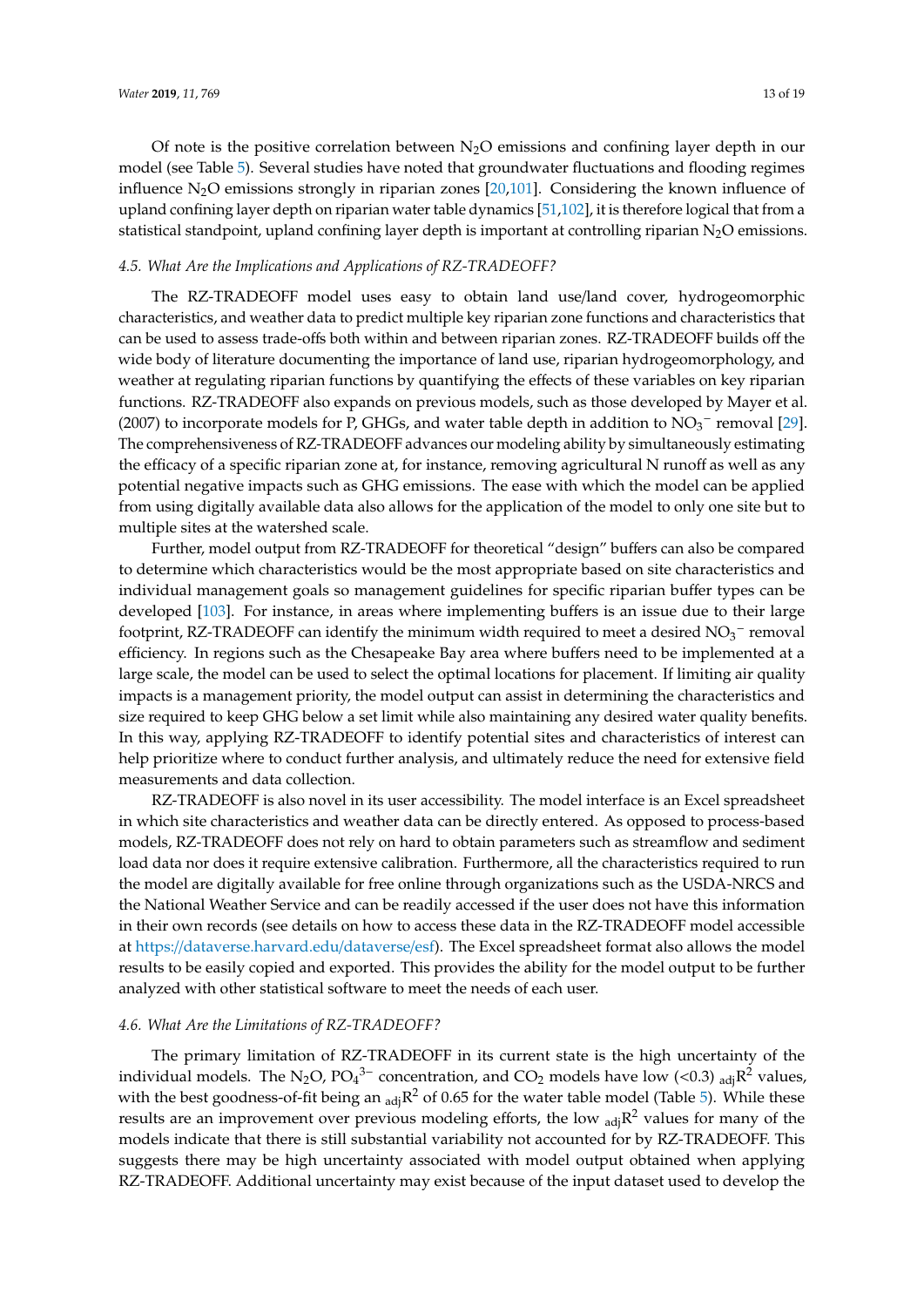RZ-TRADEOFF models containing data for many variables from a relatively limited number of sites. Uncertainty that could result from the large number of variables in the development dataset was however addressed during the initial phase of the analysis by conducting PCA and correlation analysis to reduce the dimensionality of the dataset prior to model development [\[104,](#page-19-3)[105\]](#page-19-4). Another limitation of RZ-TRADEOFF is that the models were developed from data collected from sites in the Northeast and Midwest and is therefore only applicable to riparian sites located in these regions. Further, the Northeast and Midwest are in themselves large geographic areas, and it is certainly possible that there are riparian sites with conditions and characteristics not captured by the sites included development dataset. This inherent natural variability in riparian buffers may not be accounted for in RZ-TRADEOFF, resulting in further uncertainty.

Due to these limitations, RZ-TRADEOFF may not be appropriately applicable to all riparian sites, or for addressing all management related concerns. Though we maintain that RZ-TRADEOFF can be a highly useful tool for predicting riparian functions, we also stress that users be aware of the limitations associated with RZ-TRADEOFF. The uncertainties associated with the models should be thoroughly considered when applying RZ-TRADEOFF and using the model predictions to inform management decisions.

#### **5. Conclusions**

An important step in the future will be to engage and collaborate with colleagues to test and optimize individual models within RZ-TRADEOFF. Improving RZ-TRADEOFF beyond its current state is key in further enhancing our ability to predict riparian zone functions considering the remaining uncertainty in the model. The format of RZ-TRADEOFF and the development database allows it to be easily updated with new data, thus additional riparian site information can be added to the database and individual models reworked in the future as necessary. For instance, if more efficient models are developed in future studies, the spreadsheet equations in RZ-TRADEOFF can be updated to a version that reflects the changes. While there are some limitations and uncertainty in the RZ-TRADEOFF models, the results of this analysis are important in highlighting the influence of hydrogeomorphology relative to weather for most riparian functions.

**Author Contributions:** Y.T.H., as the primary author, was instrumental in developing the model and writing the manuscript. P.G.V., A.J.G., S.M.P. and K.A.L., as co-authors and principal investigators on the USDA-NIFA award funding this work were instrumental in designing the model, working with graduate student Hassanzadeh toward the development of the model, and significantly contributed to the writing of this document. All authors approved the submission of this manuscript.

**Funding:** This research was funded by USDA-NIFA Award # 2015-67019-23586 to Vidon P., Gold A., Lowrance, R., Addy, K., Pradhanang, S., and Beier, C. The views and opinions expressed in this paper only represent those of the authors, and not necessarily those of USDA-NIFA.

**Conflicts of Interest:** The authors declare no conflicts of interest.

#### **References**

- <span id="page-14-0"></span>1. Dosskey, M.G. Toward quantifying water pollution abatement in response to intstalling buffers on crop land. *Environ. Manag.* **2001**, *28*, 577–598. [\[CrossRef\]](http://dx.doi.org/10.1007/s002670010245)
- <span id="page-14-1"></span>2. Daniels, R.B.; Gilliam, J.W. Sediment and chemical load reduction by grass and riparian filters. *Soil Sci. Soc. Am. J.* **1996**, *60*, 246–251. [\[CrossRef\]](http://dx.doi.org/10.2136/sssaj1996.03615995006000010037x)
- <span id="page-14-2"></span>3. Peterjohn, W.T.; Correll, D.L. Nutrient dynamics in an agricultural watershed: Observations on the role of a riparian forest. *Ecology* **1984**, *65*, 1466–1475. [\[CrossRef\]](http://dx.doi.org/10.2307/1939127)
- <span id="page-14-5"></span>4. Jordan, T.E.; Correll, D.L.; Weller, D.E. Nutrient interception by a riparian forest receiving inputs from adjacent cropland. *J. Environ. Qual.* **1993**, *22*, 467–473. [\[CrossRef\]](http://dx.doi.org/10.2134/jeq1993.00472425002200030010x)
- <span id="page-14-3"></span>5. Martin, T.; Cook, S.; Nduhiu, J.; Kaushik, N.; Whiteley, H. Groundwater nitrate concentrations in the riparian zones of two southern Ontario streams. *Can. Water Resour. J.* **1999**, *24*, 125–138. [\[CrossRef\]](http://dx.doi.org/10.4296/cwrj2402125)
- <span id="page-14-4"></span>6. Hill, A.R. Nitrate removal in stream riparian zones. *J. Environ. Qual.* **1996**, *25*, 743–755. [\[CrossRef\]](http://dx.doi.org/10.2134/jeq1996.00472425002500040014x)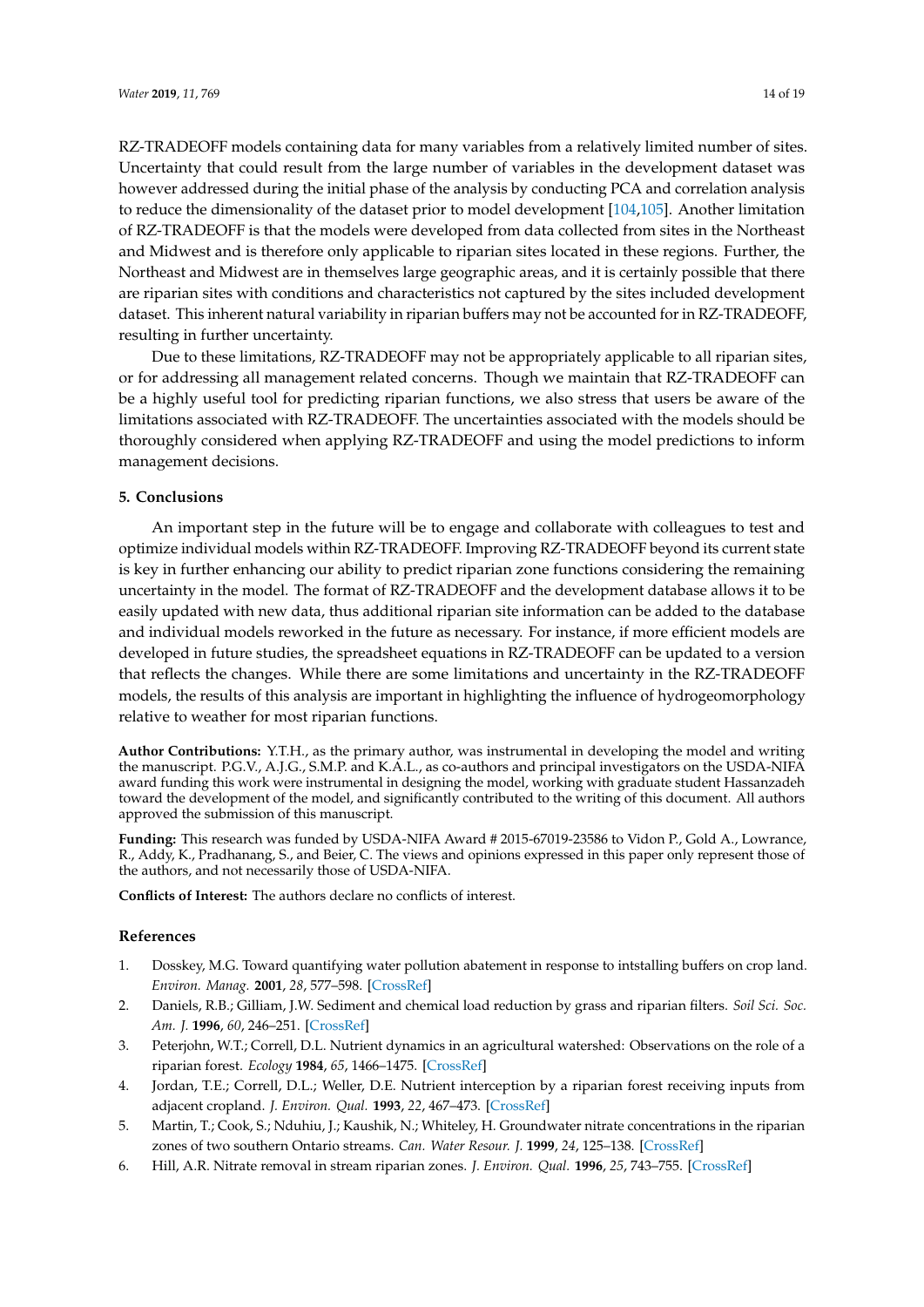- <span id="page-15-0"></span>7. Sabater, S.; Butturini, A.; Clement, J.C.; Burt, T.; Dowrick, D.; Hefting, M.; Maitre, V.; Pinay, G.; Postolache, C.; Rzepecki, M.; et al. Nitrogen removal by riparian buffers along a European climatic gradient: Patterns and factors of variation. *Ecosystems* **2003**, *6*, 20–30. [\[CrossRef\]](http://dx.doi.org/10.1007/s10021-002-0183-8)
- <span id="page-15-1"></span>8. Baker, M.E.; Wiley, M.J.; Seelbach, P.W. GIS-based hydrologic modeling of riparian areas: Implications for stream water quality. *J. Am. Water Resour. Assoc.* **2001**, *37*, 1615–1628. [\[CrossRef\]](http://dx.doi.org/10.1111/j.1752-1688.2001.tb03664.x)
- <span id="page-15-2"></span>9. Gold, A.J.; Groffman, P.M.; Addy, K.; Kellogg, D.Q.; Stolt, M.; Rosenblatt, A.E. Landscape attributes as controls on ground water nitrate removal capacity of riparian zones. *J. Am. Water Resour. Assoc.* **2001**, *37*, 1457–1464. [\[CrossRef\]](http://dx.doi.org/10.1111/j.1752-1688.2001.tb03652.x)
- <span id="page-15-3"></span>10. Liu, X.; Vidon, P.; Jacinthe, P.A.; Fisher, K.; Baker, M. Seasonal and geomorphic controls on N and P removal in riparian zones of the US Midwest. *Biogeochemistry* **2014**, *119*, 245–257. [\[CrossRef\]](http://dx.doi.org/10.1007/s10533-014-9963-4)
- <span id="page-15-4"></span>11. Abu-Zreig, M.; Rudra, R.P.; Whiteley, H.R.; Lalonde, M.N.; Kaushik, N.K. Phosphorus removal in vegetated filter strips. *J. Environ. Qual.* **2003**, *32*, 613–691. [\[CrossRef\]](http://dx.doi.org/10.2134/jeq2003.6130) [\[PubMed\]](http://www.ncbi.nlm.nih.gov/pubmed/12708686)
- <span id="page-15-5"></span>12. Zhang, X.; Liu, X.; Zhang, M.; Dahlgren, R.A.; Eitzel, M. A review of vegetated buffers and a meta-analysis of their mitigation efficacy in reducing nonpoint source pollution. *J. Environ. Qual.* **2010**, *39*, 76–84. [\[CrossRef\]](http://dx.doi.org/10.2134/jeq2008.0496) [\[PubMed\]](http://www.ncbi.nlm.nih.gov/pubmed/20048295)
- <span id="page-15-6"></span>13. Dillaha, T.A.; Sherrard, J.H.; Lee, D.; Mostaghimi, S.; Shanholtz, V.O. Evaluation of vegetative filter strips as a best management practice for feed lots. *J. Water Pollut. Control* **1988**, *60*, 1231–1238.
- <span id="page-15-7"></span>14. Mander, Ü.; Maddison, M.; Soosaar, K.; Karabelnik, K. The impact of pulsing hydrology and fluctuating water table on greenhouse gas emission from constructedwetlands. *Wetlands* **2011**, *31*, 1023–1032. [\[CrossRef\]](http://dx.doi.org/10.1007/s13157-011-0218-z)
- <span id="page-15-21"></span>15. Soosaar, K.; Mander, Ü.; Maddison, M.; Kanal, A.; Kull, A.; Lõhmus, K.; Truu, J.; Augustin, J. Dynamics of gaseous nitrogen and carbon fluxes in riparian alder forests. *Ecol. Eng.* **2010**, *37*, 40–53. [\[CrossRef\]](http://dx.doi.org/10.1016/j.ecoleng.2010.07.025)
- <span id="page-15-8"></span>16. Morse, J.L.; Ardón, M.; Bernhardt, E.S. Greenhouse gas fluxes in southeastern U.S. coastal plain wetlands under contrasting land uses. *Ecol. Appl.* **2012**, *22*, 264–280. [\[CrossRef\]](http://dx.doi.org/10.1890/11-0527.1)
- <span id="page-15-9"></span>17. Hefting, M.; Bobbink, R. Nitrous oxide emission and denitrification in chronically nitrate-loaded riparian buffer zones. *J. Environ. Qual.* **2003**, *32*, 1194–1203. [\[CrossRef\]](http://dx.doi.org/10.2134/jeq2003.1194)
- 18. Jacinthe, P.A.; Lal, R. Effects of soil cover and land use on the relations flux concentration of trace gases. *Soil Sci.* **2004**, *169*, 243–259. [\[CrossRef\]](http://dx.doi.org/10.1097/01.ss.0000126839.58222.0f)
- <span id="page-15-10"></span>19. Sha, C.; Mitch, W.J.; Mander, U.; Lu, J.; Baston, J.; Zhang, L.; He, W. Methane emissions from freshwater riverine wetlands. *Ecol. Eng.* **2011**, *37*, 16–24. [\[CrossRef\]](http://dx.doi.org/10.1016/j.ecoleng.2010.07.022)
- <span id="page-15-11"></span>20. Jacinthe, P.A.; Bills, J.S.; Tedesco, L.P.; Barr, R.C. Nitrous oxide emission from riparian buffers in relation to vegetation and flood frequency. *J. Environ. Qual.* **2012**, *41*, 243–259. [\[CrossRef\]](http://dx.doi.org/10.2134/jeq2011.0308)
- <span id="page-15-12"></span>21. Lazar, J.G.; Welsh, M.K.; Addy, K.; Gold, A.J.; Groffman, P.M. Resurgent beaver ponds in the Northeastern U.S. Implications for greenhouse gas emissions. *J. Environ. Qual.* **2014**, *43*, 1844–1852. [\[CrossRef\]](http://dx.doi.org/10.2134/jeq2014.02.0065)
- <span id="page-15-13"></span>22. Altor, A.E.; Mitch, W.J. Methane and carbon dioxide dynamics in wetland mesocosms: Effects of hydrology and soils. *Ecol. Appl.* **2008**, *18*, 1307–1320. [\[CrossRef\]](http://dx.doi.org/10.1890/07-0009.1)
- <span id="page-15-14"></span>23. Raich, J.W.; Schlesinger, W.H. The global carbon dioxide flux in soil respiration and its relationship to vegetation and climate. *Tellus* **1992**, *44*, 81–99. [\[CrossRef\]](http://dx.doi.org/10.3402/tellusb.v44i2.15428)
- <span id="page-15-15"></span>24. Gold, A.J.; Kellogg, D.Q. Modelling interrnal processes of riparian buffer zones. In *Processes and Potential of Bu*ff*er Zones in Water Protection*; Haycock, N.E., Burt, T., Goulding, K., Pinay, G., Eds.; Quest Environmental: Harpenden, UK, 1997; pp. 192–207.
- <span id="page-15-17"></span>25. Lowrance, R.; Altier, L.S.; Williams, R.G.; Inamdar, S.P.; Sheridan, J.M.; Bosch, D.D.; Hubbard, R.K.; Thomas, D.L. REMM: The riparian ecosystem management model. *J. Soil Water Conserv.* **2000**, *55*, 27–34.
- <span id="page-15-16"></span>26. Vidon, P.; Hill, A.R. Landscape controls on nitrate removal in stream riparian zones. *Water Resour. Res.* **2004**, *40*, 1–14. [\[CrossRef\]](http://dx.doi.org/10.1029/2003WR002473)
- <span id="page-15-18"></span>27. Graff, C.D.; Sadeghi, A.M.; Lowrance, R.R.; Williams, R.G. Quantifying the sensitivity of the riparian ecosystem management model (REMM) to changes in climate and buffer characteristics common to conservation practices. *Trans. ASAE* **2005**, *48*, 1377–1387. [\[CrossRef\]](http://dx.doi.org/10.13031/2013.19195)
- <span id="page-15-19"></span>28. Bhat, S.; Hatfield, K.; Jacobs, J.M.; Lowrance, R.R.; Williams, R.G. Surface runoff contribution of nitrogen during storm events in a forested watershed. *Biogeochemistry* **2007**, *85*, 253–262. [\[CrossRef\]](http://dx.doi.org/10.1007/s10533-007-9131-1)
- <span id="page-15-20"></span>29. Mayer, P.M.; Reynolds, S.K., Jr.; McCutchen, M.D.; Canfield, T.J. Meta-analysis of nitrogen removal in riparian buffers. *J. Environ. Qual.* **2007**, *36*, 1172–1180. [\[CrossRef\]](http://dx.doi.org/10.2134/jeq2006.0462)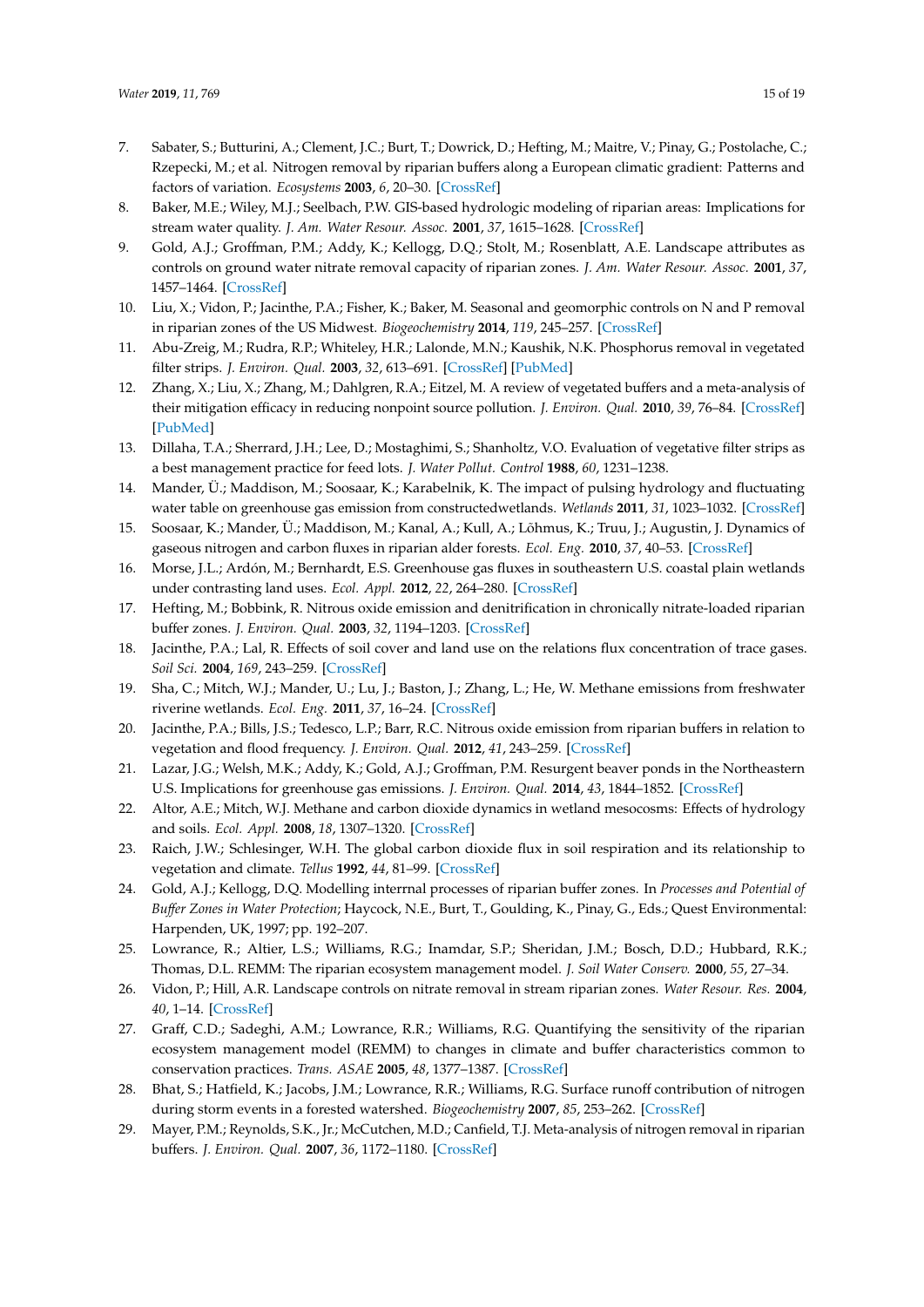- <span id="page-16-0"></span>30. Dosskey, M.G.; Qui, Z. A comparison of alternative methods for prioritizing buffer placement in agricultural watersheds for water quality improvement. In Proceedings of the International Conference on Precision Agriculture, Denver, CO, USA, 18–21 July 2010.
- <span id="page-16-1"></span>31. Lowrance, R.; Altier, L.S.; Newbold, J.D.; Schnabel, R.R.; Groffman, P.M.; Denver, J.M.; Correll, D.L.; Gilliam, J.W.; Robinson, J.L.; Brinsfield, R.B.; et al. Water quality functions of riparian forest buffers in Chesapeake Bay watersheds. *Environ. Manag.* **1997**, *21*, 687–712. [\[CrossRef\]](http://dx.doi.org/10.1007/s002679900060)
- <span id="page-16-2"></span>32. Tilak, A.S.; Burchell, M.R., II; Youssef, M.A.; Lowrance, R.R.; Williams, R.G. Field testing the riparian ecosystem management model on a riparian buffer in the North Carolina coastal plain. *J. Am. Water Resour. Assoc.* **2014**, *50*, 665–683. [\[CrossRef\]](http://dx.doi.org/10.1111/jawr.12208)
- <span id="page-16-3"></span>33. Addy, K.; Gold, A.J.; Groffman, P.M.; Jacinthe, P.A. Ground water nitrate removal in subsoil of forested and mowed riparian buffer zones. *J. Environ. Qual.* **1999**, *28*, 962–970. [\[CrossRef\]](http://dx.doi.org/10.2134/jeq1999.00472425002800030029x)
- <span id="page-16-4"></span>34. Addy, K.; Kellogg, D.Q.; Gold, A.J.; Groffman, P.M.; Ferendo, G.; Sawyer, C. In situ push-pull method to determine ground water denitrifiction in riparian zones. *J. Environ. Qual.* **2002**, *31*, 1017–1024. [\[CrossRef\]](http://dx.doi.org/10.2134/jeq2002.1017) [\[PubMed\]](http://www.ncbi.nlm.nih.gov/pubmed/12026069)
- <span id="page-16-5"></span>35. Duval, T.P.; Hill, A.R. Influence of base flow stream bank seepage on riparian zone nitrogen biogeochemisty. *Biogeochemistry* **2007**, *85*, 185–199. [\[CrossRef\]](http://dx.doi.org/10.1007/s10533-007-9128-9)
- <span id="page-16-6"></span>36. Goel, P.K.; Rudra, G.B.; Das, S.; Gupta, N. Pollutant removal by vegtative filter strips planted with different grasses. In Proceedings of the ASAE Annual Meeting, Ottawa, ON, Canada, 1–4 August 2004.
- <span id="page-16-7"></span>37. Gold, A.J.; Jacinthe, P.A.; Groffman, P.M.; Wright, W.R.; Puffer, R.H. Patchiness in groundwater nitrate removal in a riparian forest. *J. Environ. Qual.* **1998**, *27*, 146–155. [\[CrossRef\]](http://dx.doi.org/10.2134/jeq1998.00472425002700010021x)
- <span id="page-16-8"></span>38. Gomez, J.; Vidon, P.; Goss, J.; Beier, C.; Caputo, C.; Mitchell, M. Estimating greenhouse gas emissions at the soil-atmosphere interface in forested watersheds of the US Northeast. *Environ. Monit. Assess.* **2016**, *118*, 295. [\[CrossRef\]](http://dx.doi.org/10.1007/s10661-016-5297-0) [\[PubMed\]](http://www.ncbi.nlm.nih.gov/pubmed/27085717)
- <span id="page-16-9"></span>39. Jacinthe, P.A.; Vidon, P.; Fisher, K.; Liu, X.; Baker, M.E. Soil methane and carbon dioxide fluxes from cropland and riparian buffers in different hydrogeomorphic settings. *J. Environ. Qual.* **2015**, *44*, 1080–1090. [\[CrossRef\]](http://dx.doi.org/10.2134/jeq2015.01.0014) [\[PubMed\]](http://www.ncbi.nlm.nih.gov/pubmed/26437089)
- <span id="page-16-10"></span>40. Jacinthe, P.A.; Vidon, P. Hydro-geomorphic controls of greenhouse gas fluxes in riparian buffers of the White River watershed, IN (USA). *Geoderma* **2017**, *301*, 30–41. [\[CrossRef\]](http://dx.doi.org/10.1016/j.geoderma.2017.04.007)
- <span id="page-16-11"></span>41. Kellogg, D.Q.; Gold, A.J.; Groffman, P.M.; Addy, K.; Stolt, M.H.; Blazejewski, G. In Situ gound water denitrification in stratified, permeable soils underlying riparian wetlands. *J. Environ. Qual.* **2005**, *34*, 524–533. [\[CrossRef\]](http://dx.doi.org/10.2134/jeq2005.0524)
- <span id="page-16-12"></span>42. Kellogg, D.Q.; Gold, A.J.; Groffman, P.M.; Stolt, M.H.; Addy, K. Riparian ground-water flow patterns using flownet analysis: Evapotranspiration-induced upwelling and implications for N removal. *J. Am. Water Resour. Assoc.* **2008**, *44*, 1024–1034. [\[CrossRef\]](http://dx.doi.org/10.1111/j.1752-1688.2008.00218.x)
- <span id="page-16-13"></span>43. Lee, K.H.; Isenhart, T.M.; Schultz, R.C.; Mickelson, S.K. Multispecies riparian buffers trap sediment and nutrients during rainfall simulations. *J. Environ. Qual.* **2000**, *29*, 1200–1205. [\[CrossRef\]](http://dx.doi.org/10.2134/jeq2000.00472425002900040025x)
- <span id="page-16-14"></span>44. Lee, K.H.; Isenhart, T.M.; Schultz, R.C. Sediment and nutrient removal in an established multi-species riparian buffer. *J. Soil Water Conserv.* **2003**, *58*, 1–8.
- <span id="page-16-15"></span>45. Magette, W.L.; Brinsfield, R.B.; Palmer, R.E.; Wood, J.D. Nutrient and sediment removal by vegetated filter strips. *Trans. ASAE* **1989**, *32*, 663–667. [\[CrossRef\]](http://dx.doi.org/10.13031/2013.31054)
- <span id="page-16-16"></span>46. Mankin, K.R.; Ngandu, D.M.; Barden, C.J.; Hutchinson, S.L.; Geyer, W.A. Grass-shrub riparian buffer removal of sediment, phosphorus, and nitrogen from simulated runoff. *J. Am. Water Resour. Assoc.* **2007**, *43*, 1108–1116. [\[CrossRef\]](http://dx.doi.org/10.1111/j.1752-1688.2007.00090.x)
- <span id="page-16-17"></span>47. Nelson, W.M.; Gold, A.J.; Groffman, P.M. Spatial and temporal variation in groundwater nitrate removal in a riparian forest. *J. Environ. Qual.* **1995**, *24*, 691–699. [\[CrossRef\]](http://dx.doi.org/10.2134/jeq1995.00472425002400040021x)
- <span id="page-16-18"></span>48. Simmons, R.C.; Gold, A.J.; Groffman, P.M. Nitrate dynamics in riparian forests: Groundwater studies. *J. Environ. Qual.* **1992**, *21*, 659–665. [\[CrossRef\]](http://dx.doi.org/10.2134/jeq1992.00472425002100040021x)
- <span id="page-16-19"></span>49. Vidon, P.; Hill, A.R. Denitrification and patterns of electron donors and acceptors in eight riparian zones with contrasting hydrology. *Biogeochemistry* **2004**, *71*, 259–283. [\[CrossRef\]](http://dx.doi.org/10.1007/s10533-004-9684-1)
- <span id="page-16-20"></span>50. Vidon, P.; Hill, A.R. Landscape controls on the hydrology of stream riparian zones. *J. Hydrol.* **2004**, *292*, 210–228. [\[CrossRef\]](http://dx.doi.org/10.1016/j.jhydrol.2004.01.005)
- <span id="page-16-21"></span>51. Vidon, P.; Serchan, S. Landscape geomorphic characteristic impacts on greenhousegas fluxes in exposed stream and riparian sediments. *Environ. Sci. Process.* **2016**, *18*, 844–853. [\[CrossRef\]](http://dx.doi.org/10.1039/C6EM00162A)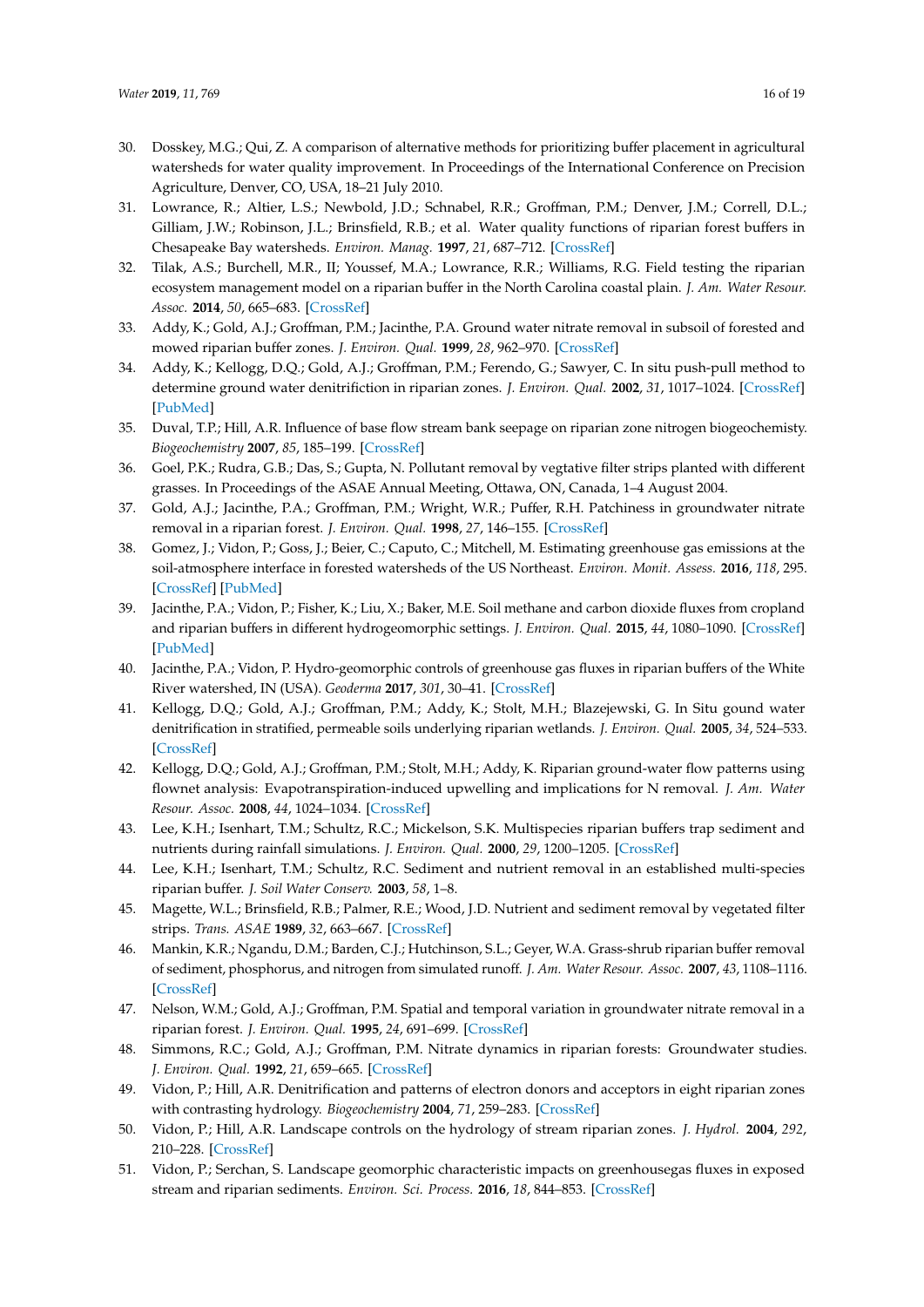- <span id="page-17-0"></span>52. Vidon, P.; Serchan, S. Impact of stream geomorphology on greenhouse gasconcentration in a New York Mountain Stream. *Water Air Soil Pollut.* **2016**, *227*, 428. [\[CrossRef\]](http://dx.doi.org/10.1007/s11270-016-3131-5)
- <span id="page-17-1"></span>53. Vidon, P.; Jacinthe, P.A.; Liu, X.; Fisher, K.; Baker, M. Hydrobiogeochemical controls on riparian nutrient and greenhouse gas dynamics: 10 years post-restoration. *J. Am. Water Resour. Assoc.* **2014**, *50*, 639–652. [\[CrossRef\]](http://dx.doi.org/10.1111/jawr.12201)
- <span id="page-17-2"></span>54. Vidon, P.; Marchese, S.; Rook, S. Impact of Hurricane Irene and Tropical Storm Lee on riparian zone hydrology and biogeochemistry. *Hydrol. Process.* **2016**, *31*, 1–13.
- <span id="page-17-3"></span>55. Watson, T.K.; Kellogg, D.Q.; Addy, K.; Gold, A.J.; Stolt, M.H.; Donohue, S.W.; Groffman, P.M. Groundwater devitrification capacity of riparian zones in suburban and agricultural watersheds. *J. Am. Water Resour. Assoc.* **2010**, *46*, 237–245. [\[CrossRef\]](http://dx.doi.org/10.1111/j.1752-1688.2010.00418.x)
- <span id="page-17-4"></span>56. Vidon, P.; Hill, A.R. A landscape-based approach to estimate riparian hydrological and nitrate removal functions. *J. Am. Water Resour. Assoc.* **2006**, *42*, 1099–1112. [\[CrossRef\]](http://dx.doi.org/10.1111/j.1752-1688.2006.tb04516.x)
- 57. Devito, K.J.; Fitzgerald, D.; Hill, A.R.; Aravena, R. Nitrate dynamics in relation to lithology and hydrologic flow path in a river riparian zone. *J. Environ. Qual.* **2000**, *29*, 1075. [\[CrossRef\]](http://dx.doi.org/10.2134/jeq2000.00472425002900040007x)
- <span id="page-17-5"></span>58. Carlyle, G.C.; Hill, A.R. Groundwater Phosphate Dynamics in a river riparian zone: Effects of hydrologic flowpaths, lithology, and redox chemistry. *J. Hydrol.* **2001**, *247*, 151–168. [\[CrossRef\]](http://dx.doi.org/10.1016/S0022-1694(01)00375-4)
- <span id="page-17-6"></span>59. Hammer, Ø.; Harper, D.; Ryan, P.D. PAST-Palaeontological Statistics. 2001. Available online: [www.uv.es](www.uv.es/~{}pardomv/pe/2001_1/past/pastprog/past)/ [~{}pardomv](www.uv.es/~{}pardomv/pe/2001_1/past/pastprog/past)/pe/2001\_1/past/pastprog/past (accessed on 6 January 2018).
- <span id="page-17-7"></span>60. Vittinghoff, E.; Glidden, D.V.; Shiboski, S.C.; McCulloch, C.E. *Regression Methods in Biostatistics: Linear, Logistic, Survival, and Repeated Measures Models*; Springer Science & Business Media: Berlin, Germany, 2011; 526p.
- <span id="page-17-8"></span>61. Archibald, J. Dissoloved Phosphorus Dynamics in Shallow Groundwater. Master's Thesis, Cornell University, Ithica, NY, USA, 2010.
- <span id="page-17-9"></span>62. Clausen, J.C.; Guillard, K.; Sigmund, C.M.; Dors, M. Water quality changes from riparian buffer restoration in Connecticut. *J. Environ. Qual.* **2000**, *29*, 1751–1761. [\[CrossRef\]](http://dx.doi.org/10.2134/jeq2000.00472425002900060004x)
- <span id="page-17-10"></span>63. DeSimone, J.; Macrae, M.L.; Bourbonniere, R.A. Spatial variability in surface N2O fluxes across a riparian zone and relationships with soil environmental conditions and nutrient supply. *Agric. Ecosyst. Environ.* **2010**, *138*, 1–9. [\[CrossRef\]](http://dx.doi.org/10.1016/j.agee.2010.03.007)
- <span id="page-17-11"></span>64. Gerwig, B.K.; Stone, K.C.; Williams, R.G.; Watts, D.W.; Novak, J.M. Using GLEAMS and REMM to estimate nutrient movement from a spray field and through a riparian forest. *Trans. ASAE* **2001**, *44*, 505–512.
- <span id="page-17-12"></span>65. Gleason, R.A.; Tangen, B.A.; Browne, B.A.; Euliss, N.H., Jr. Greenhouse gas flux from cropland and restored wetlands in the Praire Pothole Region. *Soil Biol. Biochem.* **2009**, *41*, 2501–2507. [\[CrossRef\]](http://dx.doi.org/10.1016/j.soilbio.2009.09.008)
- <span id="page-17-13"></span>66. Groffman, P.M.; Boulware, N.J.; Zipperer, W.C.; Pouyat, R.V.; Band, L.E.; Colosimo, M.F. Soil Nitrogen processes in urban riparian zones. *Environ. Sci. Technol.* **2002**, *36*, 4547–4552. [\[CrossRef\]](http://dx.doi.org/10.1021/es020649z) [\[PubMed\]](http://www.ncbi.nlm.nih.gov/pubmed/12433163)
- <span id="page-17-14"></span>67. Groffman, P.M.; Williams, C.O.; Pouyat, R.V.; Band, L.E.; Yesilonis, I.D. Nitrate leaching and nitrous oxide flux in urban forests and grasslands. *J. Environ. Qual.* **2009**, *38*, 1848–1860. [\[CrossRef\]](http://dx.doi.org/10.2134/jeq2008.0521) [\[PubMed\]](http://www.ncbi.nlm.nih.gov/pubmed/19643750)
- <span id="page-17-15"></span>68. Hernandez, M.E.; Mitch, W.J. Influence of hydrological pulses, flooding frequency, and vegetation on nitrous oxide emissions from created riparian marshes. *Wetlands* **2006**, *26*, 862–877. [\[CrossRef\]](http://dx.doi.org/10.1672/0277-5212(2006)26[862:IOHPFF]2.0.CO;2)
- <span id="page-17-16"></span>69. Jaynes, D.B.; Isenhart, T.M. Reconnecting tile drainage to riparian buffer hydrology for enhanced nitrate removal. *J. Environ. Qual.* **2014**, *43*, 631–638. [\[CrossRef\]](http://dx.doi.org/10.2134/jeq2013.08.0331) [\[PubMed\]](http://www.ncbi.nlm.nih.gov/pubmed/25602664)
- <span id="page-17-17"></span>70. Kim, D.G.; Isenhart, T.M.; Parkin, T.B.; Schultz, R.C.; Loynachan, T.E. Nitrate and dissolved nitrous oxide in groundwater within cropped field and riparian buffers. *Biogeosci. Discuss.* **2009**, *6*, 651–685. [\[CrossRef\]](http://dx.doi.org/10.5194/bgd-6-651-2009)
- <span id="page-17-18"></span>71. Kim, D.G.; Isenhart, T.M.; Parkin, T.B.; Schultz, R.C.; Loynachan, T.E. Methane flux in cropland and adjacent riparian buffers with different vegetation cover. *J. Environ. Qual.* **2010**, *39*, 97–105. [\[CrossRef\]](http://dx.doi.org/10.2134/jeq2008.0408) [\[PubMed\]](http://www.ncbi.nlm.nih.gov/pubmed/20048297)
- <span id="page-17-19"></span>72. Klocker, C.A.; Kaushal, S.S.; Groffman, P.M.; Mayer, P.; Morgan, R.P. Nitrogen uptake and denitrification in restored and unrestored streams in urban Maryland USA. *Aquat. Sci.* **2009**, *71*, 411–424. [\[CrossRef\]](http://dx.doi.org/10.1007/s00027-009-0118-y)
- <span id="page-17-20"></span>73. Kronvang, B.; Bechman, M.; Lundekvam, H.; Behrendt, H.; Rubæk, G.H.; Schoumans, O.F.; Syversen, N.; Andersen, H.E.; Hoffman, C.C. Phosphorus losses from agrucultrual areas in river basins: Effects and undercertainties of targeted mitigation measures. *J. Environ. Qual.* **2005**, *34*, 2129–2144. [\[CrossRef\]](http://dx.doi.org/10.2134/jeq2004.0439)
- <span id="page-17-21"></span>74. Schilling, K.E.; Zhang, Y.K.; Drobney, P. Water table fluctuations near an incised stream, Walnut Creek, Iowa. *J. Hydrol.* **2004**, *286*, 1–4. [\[CrossRef\]](http://dx.doi.org/10.1016/j.jhydrol.2003.09.017)
- <span id="page-17-22"></span>75. Schilling, K.E.; Li, L.Z.; Zhang, Y.K. Groundwater-surface water interaction in the riparian zone of an incised channel, Walnut Creek, Iowa. *J. Hydrol.* **2006**, *327*, 140–150. [\[CrossRef\]](http://dx.doi.org/10.1016/j.jhydrol.2005.11.014)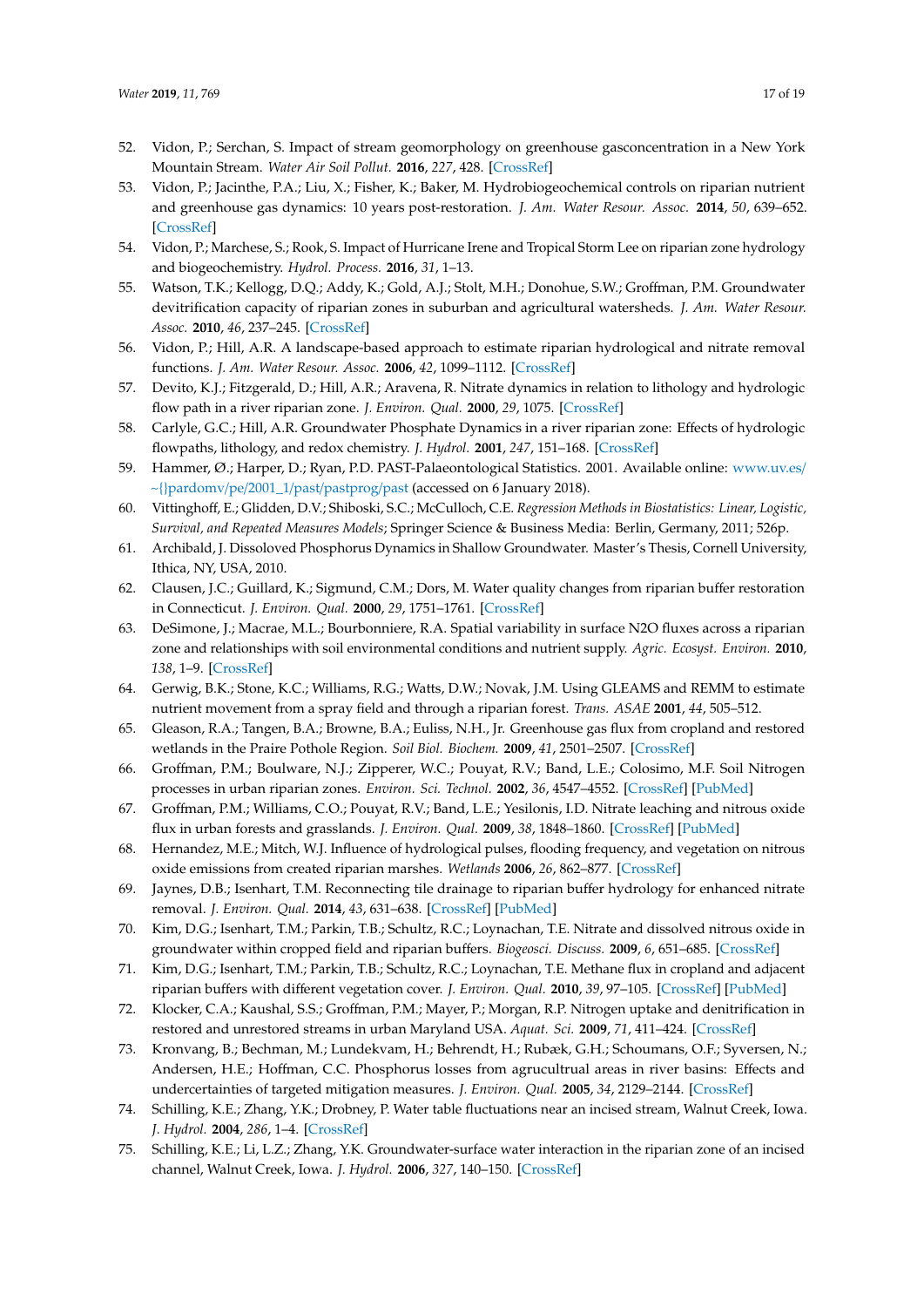- <span id="page-18-0"></span>76. Schmitt, T.J.; Dosskey, M.J.; Hoagland, K.D. Filter strip performance and processes for different vegetation widths and contaminants. *J. Environ. Qual.* **1999**, *28*, 1479–1489. [\[CrossRef\]](http://dx.doi.org/10.2134/jeq1999.00472425002800050013x)
- <span id="page-18-1"></span>77. Schoonover, J.E.; Willard, K.W. Groundwater nitrate reduction in giant cane and forest riparian buffer zones. *J. Am. Water Resour. Assoc.* **2003**, *39*, 347–354. [\[CrossRef\]](http://dx.doi.org/10.1111/j.1752-1688.2003.tb04389.x)
- <span id="page-18-2"></span>78. Syversen, N.; Borch, H. Retention of soil particle fractions and phosphorus in cold-climate buffer zones. *Ecol. Eng.* **2005**, *25*, 382–394. [\[CrossRef\]](http://dx.doi.org/10.1016/j.ecoleng.2005.06.005)
- <span id="page-18-3"></span>79. Teiter, S.; Mander, U. Emission of N<sub>2</sub>O, N<sub>2</sub>, and CO<sub>2</sub> from construction wetlands for wastewater treatment and from riparian buffer zones. *Ecol. Eng.* **2005**, *25*, 528–541. [\[CrossRef\]](http://dx.doi.org/10.1016/j.ecoleng.2005.07.011)
- <span id="page-18-4"></span>80. Tomer, M.D.; Moorman, T.B.; Kovar, J.L.; James, D.E.; Burkart, M.R. Spatial patterns of sediment and phosphorus in a riparian buffer in western Iowa. *J. Soil Water Conserv.* **2007**, *62*, 329–337.
- <span id="page-18-5"></span>81. Tufekcioglu, A.; Raich, J.W.; Isenhart, T.M.; Schultz, R.C. Root biomass, soil respiration, and root distribution in crop fields and riparian buffer zones. *Agrofor. Syst.* **1999**, *44*, 163–174. [\[CrossRef\]](http://dx.doi.org/10.1023/A:1006221921806)
- <span id="page-18-6"></span>82. Ullah, S.; Moore, T.R. Biogeochemical controls on methane, nitrous oxide, and carbon dioxide fluxes from deciduous forest soils in Eastern Canada. *J. Geophys. Res.* **2011**, *116*. [\[CrossRef\]](http://dx.doi.org/10.1029/2010JG001525)
- <span id="page-18-7"></span>83. Woltemade, C.J.; Woodward, J. Nitrate removal in a restored spring-fed wetland, Pennsylvania, USA. *J. Am. Water Resour. Assoc.* **2006**, *44*, 222–234. [\[CrossRef\]](http://dx.doi.org/10.1111/j.1752-1688.2007.00149.x)
- <span id="page-18-8"></span>84. Young, E.O.; Briggs, R.D. Phosphorus concentrations in soil and subsurface water: A field study among cropland and riparian buffers. *J. Environ. Qual.* **2008**, *37*, 69–78. [\[CrossRef\]](http://dx.doi.org/10.2134/jeq2006.0422)
- <span id="page-18-9"></span>85. Gupta, H.V.; Sorooshian, S.; Yapo, P.O. Status of automatic calibration for hydrologic models: Comparison with multilevel expert calibration. *J. Hydrol. Eng.* **1999**, *4*, 135–143. [\[CrossRef\]](http://dx.doi.org/10.1061/(ASCE)1084-0699(1999)4:2(135))
- <span id="page-18-13"></span>86. Moriasi, D.N.; Arnold, J.G.; Van Liew, M.W.; Bingner, R.L.; Harmel, R.D.; Veith, T.L. Model evaluation guidelines for systematic quantification of accuracy in watershed simulation. *Trans. ASABE* **2007**, *50*, 885–900. [\[CrossRef\]](http://dx.doi.org/10.13031/2013.23153)
- <span id="page-18-10"></span>87. Harmel, R.D.; Smith, P.K.; Migliaccio, K.W. Modifying goodness-of-fit- indicatiors to incorporate both measurement and model uncertainty in model calibration and validation. *Trans. ASABE* **2010**, *53*, 55–63. [\[CrossRef\]](http://dx.doi.org/10.13031/2013.29502)
- <span id="page-18-11"></span>88. Vazquez-Amábile, G.G.; Engel, B.A. Use of SWAT to compute groundwater table depth and streamflow in the Muscatatuck River watershed. *Trans. ASAE* **2005**, *48*, 991–1003. [\[CrossRef\]](http://dx.doi.org/10.13031/2013.18511)
- <span id="page-18-12"></span>89. Smith, B.S. *Ground-Water Flow and Saline Water in the Shallow Aquifer System of the Shallow Aquifer System of the Southern Watersheds of Virginia Beach*; Publication No. 03-4258; USGS: Richmond, VA, USA, 2003.
- <span id="page-18-14"></span>90. Gupta, H.V.; Sorooshian, S.; Yapo, P.O. Towards improved calibration of hydrologic models: Multiple and noncommensurable measures of information. *Water Resour. Res.* **1998**, *34*, 751–763. [\[CrossRef\]](http://dx.doi.org/10.1029/97WR03495)
- <span id="page-18-15"></span>91. *Microsoft Excel*; Microsoft Corporation: Redmond, WA, USA, 2016.
- <span id="page-18-16"></span>92. Dingman, S.L. *Physical Hydrology*; Waveland Press: Long Grove, IL, USA, 2015; Volume 60047, 646p.
- <span id="page-18-17"></span>93. Dosskey, M.G.; Helmers, M.J.; Eisenhauer, D.E. A design aid for determining width of filter strips. *J. Soil Water Conserv.* **2008**, *63*, 232–241. [\[CrossRef\]](http://dx.doi.org/10.2489/jswc.63.4.232)
- <span id="page-18-18"></span>94. IPCC. *Climate Change 2014: Impacts, Adaptations, and Vulnerability*; Cambridge University Press: Cambridge, UK, 2014.
- <span id="page-18-19"></span>95. Inamdar, S.P.; Sheridan, J.M.; Williams, R.G.; Bosch, D.D.; Lowrance, R.R.; Altier, L.S.; Thomas, D.L. Riparian ecosystem management model (REMM): I. Testing of the hydrologic component for a coastal plain riparian system. *Trans. ASAE* **1999**, *42*, 1679–1689. [\[CrossRef\]](http://dx.doi.org/10.13031/2013.13332)
- <span id="page-18-20"></span>96. Moore, T.R.; Knowles, R. The influence of water table levels on methane and carbon dioxide emissions from peatland soils. *Can. J. Soil Sci.* **1989**, *69*, 33–38. [\[CrossRef\]](http://dx.doi.org/10.4141/cjss89-004)
- <span id="page-18-21"></span>97. Shannon, R.D.; White, J.R. A three-year study of controls on methane emission from two Michigan peatlands. *Biogeochemistry* **1994**, *37*, 35–60. [\[CrossRef\]](http://dx.doi.org/10.1007/BF00002570)
- <span id="page-18-22"></span>98. Crill, P.M.; Bartlett, K.B.; Harriss, R.C.; Gorham, E.; Verry, E.S.; Sebacher, D.I.; Madsar, L.; Sanner, W. Methane flux from Minnesota peatlands. *Glob. Biogeochem. Cycle* **1988**, *2*, 371–384. [\[CrossRef\]](http://dx.doi.org/10.1029/GB002i004p00371)
- <span id="page-18-23"></span>99. Dise, N.B. Methane emissions from Minnesota peatlands: Spatial and seasonal variability. *Glob. Biogeochem. Cycle* **1993**, *7*, 123–142. [\[CrossRef\]](http://dx.doi.org/10.1029/92GB02299)
- <span id="page-18-24"></span>100. Turetsky, M.R.; Kotowska, A.; Bubier, J.; Dise, N.B.; Crill, P.; Hornibrook, E.R.; Minkkinen, K.; Moore, T.R.; Myers-Smith, I.H.; Nykänen, H.; et al. A synthesis of methane emissions from 71 northern, temperate, and subtropical wetlands. *Glob. Chang. Biol.* **2014**, *20*, 2183–2197. [\[CrossRef\]](http://dx.doi.org/10.1111/gcb.12580) [\[PubMed\]](http://www.ncbi.nlm.nih.gov/pubmed/24777536)